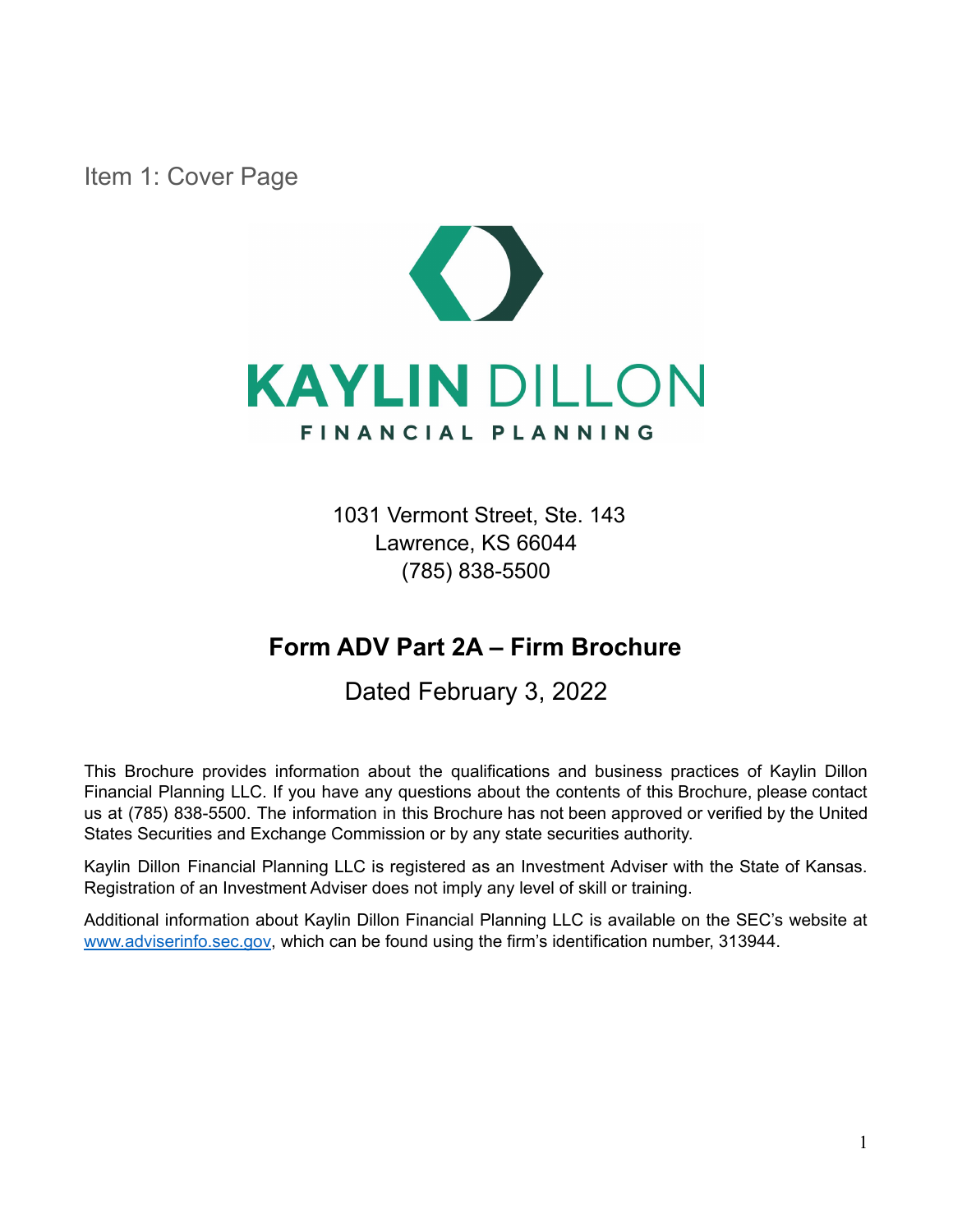# <span id="page-1-0"></span>Item 2: Material Changes

Since the initial filing of the Form ADV Part 2A for Kaylin Dillon Financial Planning LLC in July 2021, the following material changes have been made to this version of the brochure:

● Item 14 has been updated to disclose that KDFP engages independent solicitors to provide client referrals.

From time to time, we may amend this Disclosure Brochure to reflect changes in our business practices, changes in regulations, and routine annual updates as required. Either this complete Disclosure Brochure or a Summary of Material Changes shall be provided to each Client annually and if a material change occurs in the business practices of Kaylin Dillon Financial Planning LLC.

At any time, you may view the current Disclosure Brochure online at the SEC's Investment Adviser Public Disclosure website at [http://www.adviserinfo.sec.gov](http://www.adviserinfo.sec.gov/) by searching for our firm name or by our CRD number: 313944.

You may also request a copy of this Disclosure Brochure at any time, by contacting us at (785) 838-5500.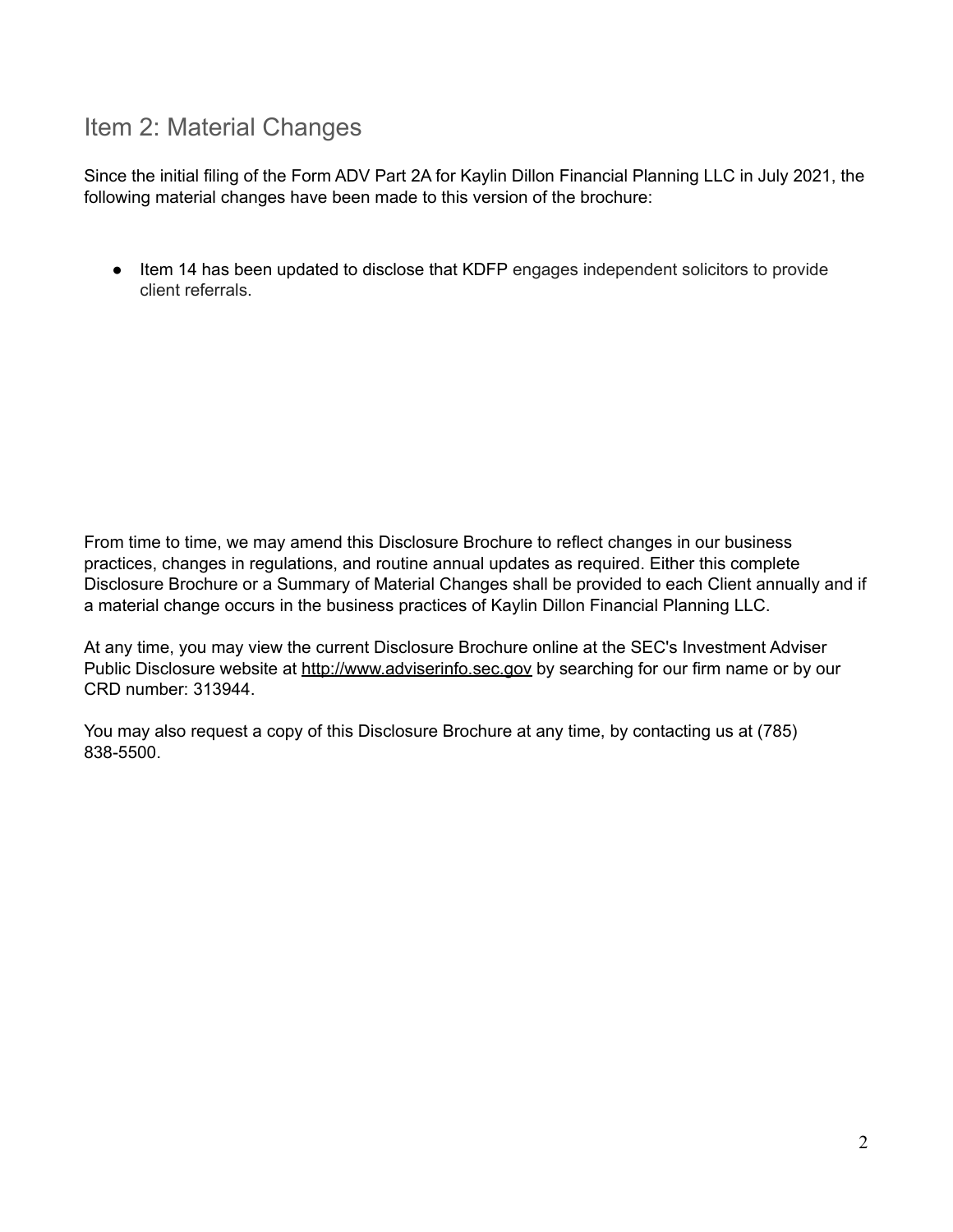# <span id="page-2-0"></span>Item 3: Table of Contents

| Item 1: Cover Page                                                                             | 1              |
|------------------------------------------------------------------------------------------------|----------------|
| <b>Item 2: Material Changes</b>                                                                | $\overline{2}$ |
| Item 3: Table of Contents                                                                      | 3              |
| <b>Item 4: Advisory Business</b>                                                               | 4              |
| Item 5: Fees and Compensation                                                                  | $\overline{7}$ |
| Item 6: Performance-Based Fees and Side-By-Side Management                                     | 9              |
| Item 7: Types of Clients                                                                       | 9              |
| Item 8: Methods of Analysis, Investment Strategies and Risk of Loss                            | 9              |
| Item 9: Disciplinary Information                                                               | 13             |
| Item 10: Other Financial Industry Activities and Affiliations                                  | 13             |
| Item 11: Code of Ethics, Participation or Interest in Client Transactions and Personal Trading | 13             |
| Item 12: Brokerage Practices                                                                   | 15             |
| <b>Item 13: Review of Accounts</b>                                                             | 18             |
| Item 14: Client Referrals and Other Compensation                                               | 18             |
| Item 15: Custody                                                                               | 19             |
| Item 16: Investment Discretion                                                                 | 19             |
| Item 17: Voting Client Securities                                                              | 19             |
| Item 18: Financial Information                                                                 | 19             |
| Item 19: Requirements for State-Registered Advisers                                            | 20             |
| Form ADV Part 2B - Brochure Supplement                                                         | 21             |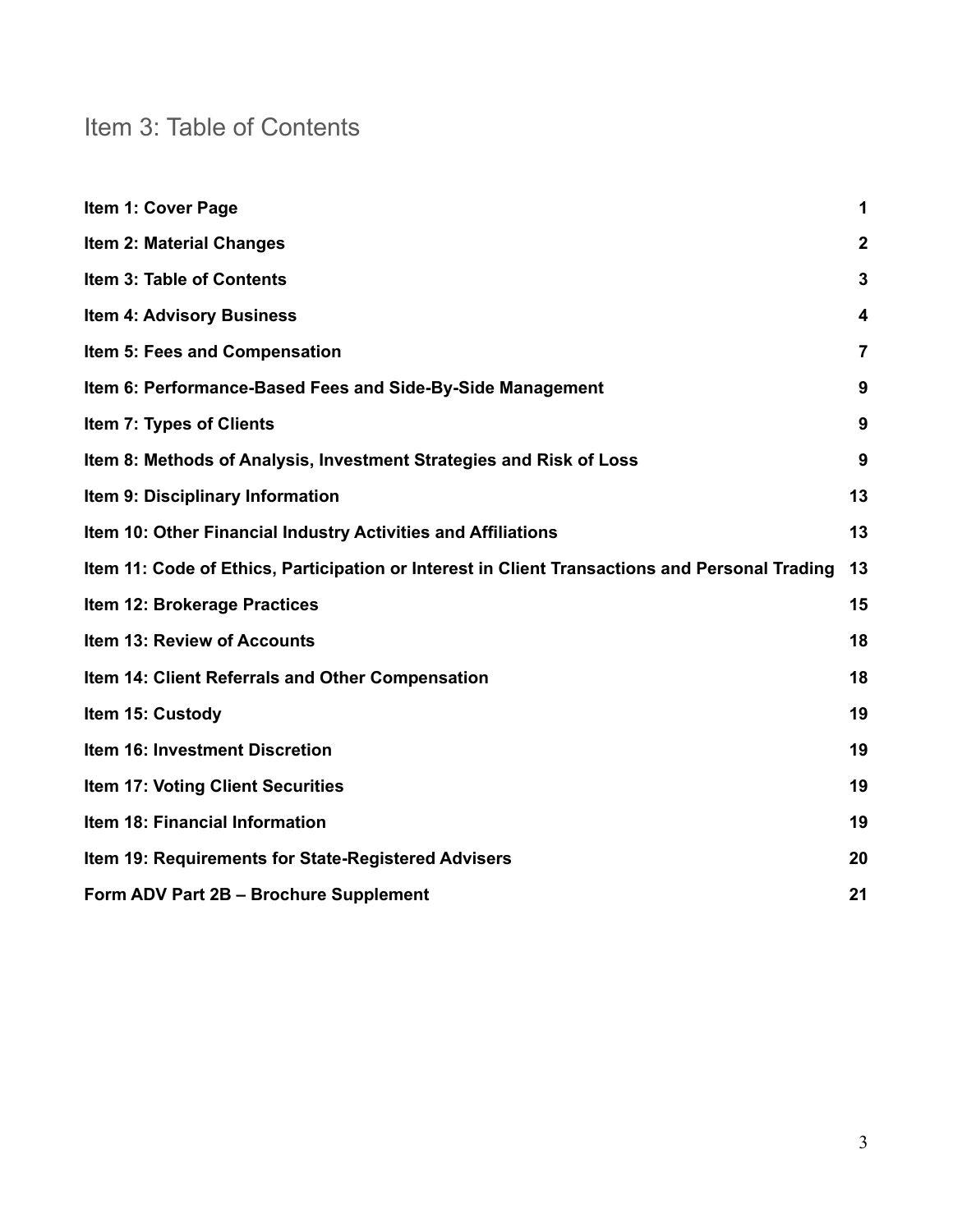## <span id="page-3-0"></span>Item 4: Advisory Business

## **Description of Advisory Firm**

Kaylin Dillon Financial Planning LLC (hereinafter referred to as "KDFP", "we", "firm", and "us") became registered as an Investment Adviser with the State of Kansas in 2021. Kaylin Dillon is the principal owner of KDFP.

## **Types of Advisory Services**

#### **Investment Management Services**

We are in the business of managing individually tailored investment portfolios. Our firm provides continuous advice to a Client regarding the investment of Client funds based on the individual needs of the Client. Through personal discussions in which goals and objectives based on a Client's particular circumstances are established, we develop a Client's personal investment policy or an investment plan with an asset allocation target and create and manage a portfolio based on that policy and allocation targets. We will also review and discuss a Client's prior investment history, as well as family composition and background.

Account supervision is guided by the stated objectives of the Client (e.g., maximum capital appreciation, growth, income, or growth, and income), as well as tax considerations. Clients may impose reasonable restrictions on investing in certain securities, types of securities, or industry sectors.

*Use of Third Party Managers, Outside Managers, or Sub-Advisors (TAMPs)* We may offer the use of Third Party Managers, Outside Managers, or Sub-Advisors (TAMPs) for portfolio management services. We assist Clients in selecting an appropriate allocation model, completing the Outside Manager's investor profile questionnaire, interacting with the Outside Manager and reviewing the Outside Manager. Our review process and analysis of outside managers is further discussed in Item 8 of this Form ADV Part 2A. Additionally, we will meet with the Client on a periodic basis to discuss changes in their personal or financial situation, suitability, and any new or revised restrictions to be applied to the account. Fees pertaining to this service are outlined in Item 5 of this brochure.

*Assets Under Advisement* We provide an additional service for accounts not directly managed by our firm where we do not have discretion. We will regularly review the current holdings and available investment options in these accounts, monitor the accounts, and provide recommendations to the Client with regards to rebalancing and implementing our strategies as necessary.

#### **Financial Planning Services**

Financial planning involves an evaluation of a Client's current and future financial state by using currently known variables to predict future cash flows, asset values, and withdrawal plans. The key defining aspect of financial planning is that through the financial planning process, all questions, information, and analysis will be considered as they affect and are affected by the entire financial and life situation of the Client. Clients purchasing this service will receive a written or an electronic report, providing the Client with a detailed financial plan designed to achieve his or her stated financial goals and objectives.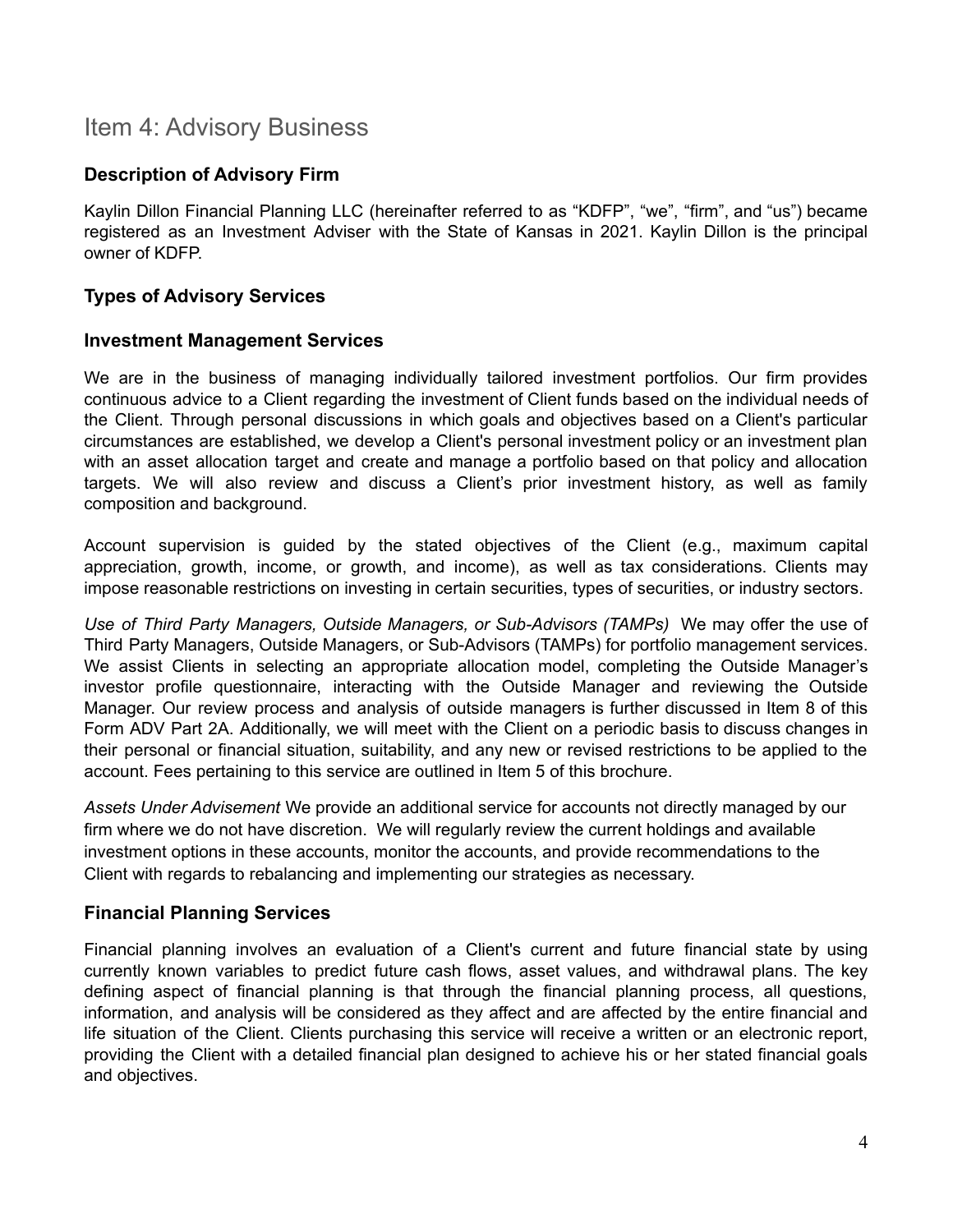In general, the financial plan will address some or all of the following areas of concern. The Client and KDFP will work together to select specific areas to cover. These areas may include, but are not limited to, the following:

- **Business Planning:** We provide consulting services for Clients who currently operate their own business, are considering starting a business, or are planning for an exit from their current business. Under this type of engagement, we work with you to assess your current situation, identify your objectives, and develop a plan aimed at achieving your goals.
- **Cash Flow and Debt Management**: We will conduct a review of your income and expenses to determine your current surplus or deficit along with advice on prioritizing how any surplus should be used or how to reduce expenses if they exceed your income. Advice may also be provided on which debts to pay off first based on factors such as the interest rate of the debt and any income tax ramifications. We may also recommend what we believe to be an appropriate cash reserve that should be considered for emergencies and other financial goals, along with a review of accounts (such as money market funds) for such reserves, plus strategies to save desired amounts.
- **College Savings**: Includes projecting the amount that will be needed to achieve college or other post-secondary education funding goals, along with advice on ways for you to save the desired amount. Recommendations as to savings strategies are included, and, if needed, we will review your financial picture as it relates to eligibility for financial aid or the best way to contribute to grandchildren (if appropriate).
- **Employee Benefits Review**: We will provide review and analysis as to whether you, as an employee, are taking the maximum advantage possible of your employee benefits. If you are a business owner, we will consider and/or recommend the various benefit programs that can be structured to meet both business and personal retirement goals.
- **Estate Planning Review**: This usually includes an analysis of your exposure to estate taxes and your current estate plan, which may include whether you have a will, powers of attorney, trusts, and other related documents. Our advice also typically includes ways for you to minimize or avoid future estate taxes by implementing appropriate estate planning strategies such as the use of applicable trusts. We always recommend that you consult with a qualified attorney when you initiate, update, or complete estate planning activities. We may provide you with contact information for attorneys who specialize in estate planning when you wish to hire an attorney for such purposes. From time-to-time, we will participate in meetings or phone calls between you and your attorney with your approval or request.
- **Financial Goals Planning**: We will help Clients identify financial goals and develop a plan to reach them. We will identify what you plan to accomplish, what resources you will need to make it happen, how much time you will need to reach the goal, and how much you should budget for your goal.
- **Investment Portfolio Review**: This may involve developing an asset allocation strategy to meet Clients' financial goals and risk tolerance, providing information on investment vehicles and strategies, reviewing employee stock options, as well as assisting you in establishing your own investment account at a selected broker/dealer or custodian if you are not also utilizing our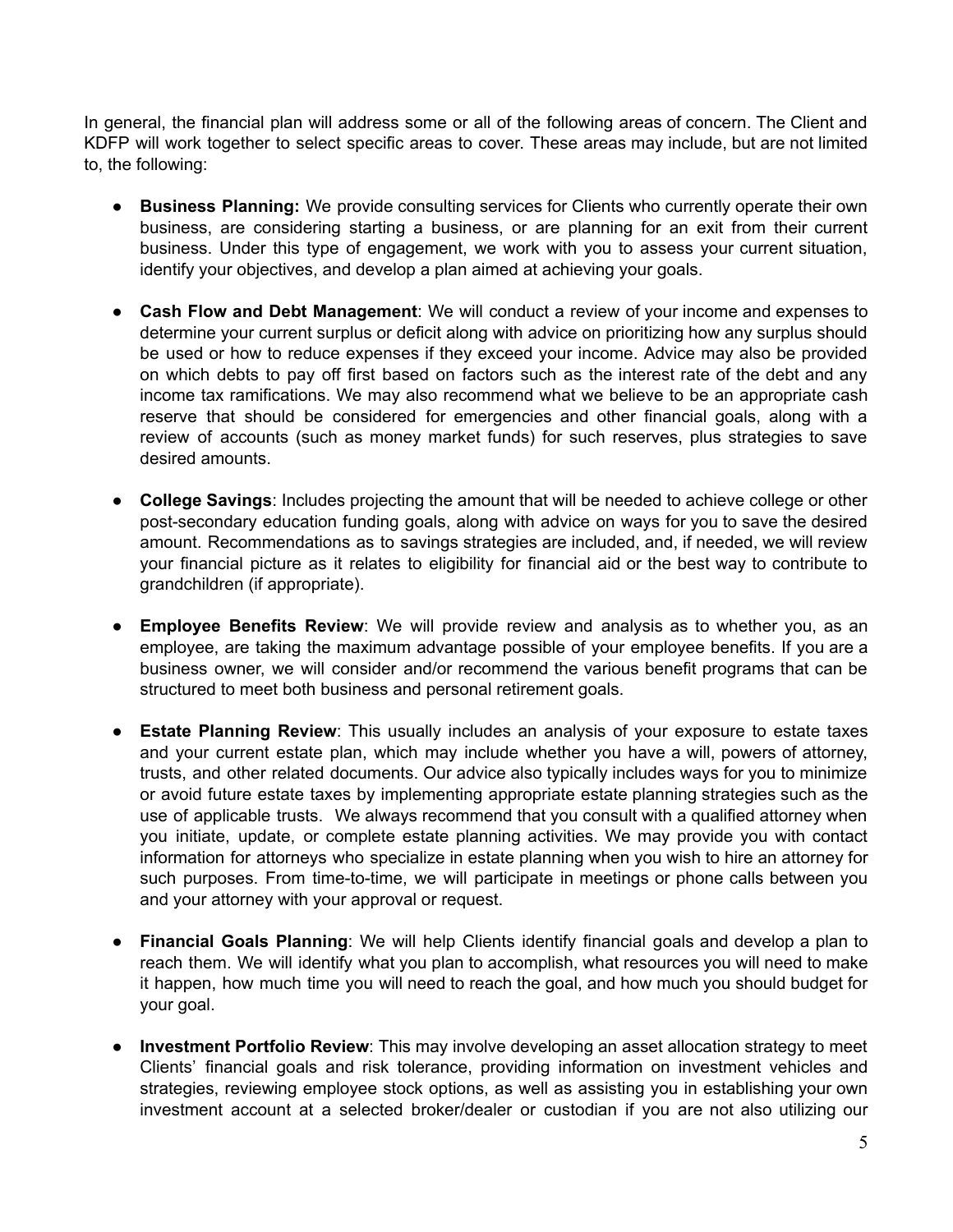Investment Management service. The strategies and types of investments we may recommend are further discussed in Item 8 of this brochure.

● **Retirement Planning**: Our retirement planning services typically include projections of your likelihood of achieving your financial goals, typically focusing on financial independence as the primary objective. For situations where projections show less than the desired results, we may make recommendations, including those that may impact the original projections by adjusting certain variables (e.g., working longer, saving more, spending less, taking more risk with investments).

If you are near retirement or already retired, advice may be given on appropriate distribution strategies to minimize the likelihood of running out of money or having to adversely alter spending during your retirement years.

- **Risk Management Review:** A risk management review includes an analysis of your exposure to major risks that could have a significant adverse impact on your financial picture, such as premature death, disability, property and casualty losses, or the need for long‐term care planning. Advice may be provided on ways to minimize such risks and about weighing the costs of purchasing insurance versus the benefits of doing so and, likewise, the potential cost of not purchasing insurance ("self‐insuring").
- **Tax Planning:** Advice may include ways to minimize current and future income taxes as a part of your overall financial planning picture. For example, we may make recommendations on which type of account(s) or specific investments should be owned based in part on their "tax efficiency," with the consideration that there is always a possibility of future changes to federal, state or local tax laws and rates that may impact your situation.

We recommend that you consult with a qualified tax professional before initiating any tax planning strategy, and we may provide you with contact information for accountants or attorneys who specialize in this area if you wish to hire someone for such purposes. We will participate in meetings or phone calls between you and your tax professional with your approval.

Financial Planning Services are offered on a Limited Scope (Project-Based or Hourly) and via an Ongoing Comprehensive engagement.

**Ongoing Comprehensive Financial Planning** This service involves working one-on-one with a planner over an extended period of time. By paying a fixed ongoing fee, Clients get to work with a planner who will work with them to develop and implement their plan. The planner will monitor the plan, recommend any changes and ensure the plan is up-to-date.

Upon desiring a comprehensive plan, a Client will be taken through establishing their goals and values around money. They will be required to provide information to help complete the following areas of analysis: net worth, cash flow, insurance, credit scores/reports, employee benefits, retirement planning, insurance, investments, college planning, and estate planning. Once the Client's information is reviewed, their plan will be built and analyzed, and then the findings, analysis and potential changes to their current situation will be reviewed with the Client. Clients subscribing to this service will receive a written or an electronic report, providing the Client with a detailed financial plan designed to achieve his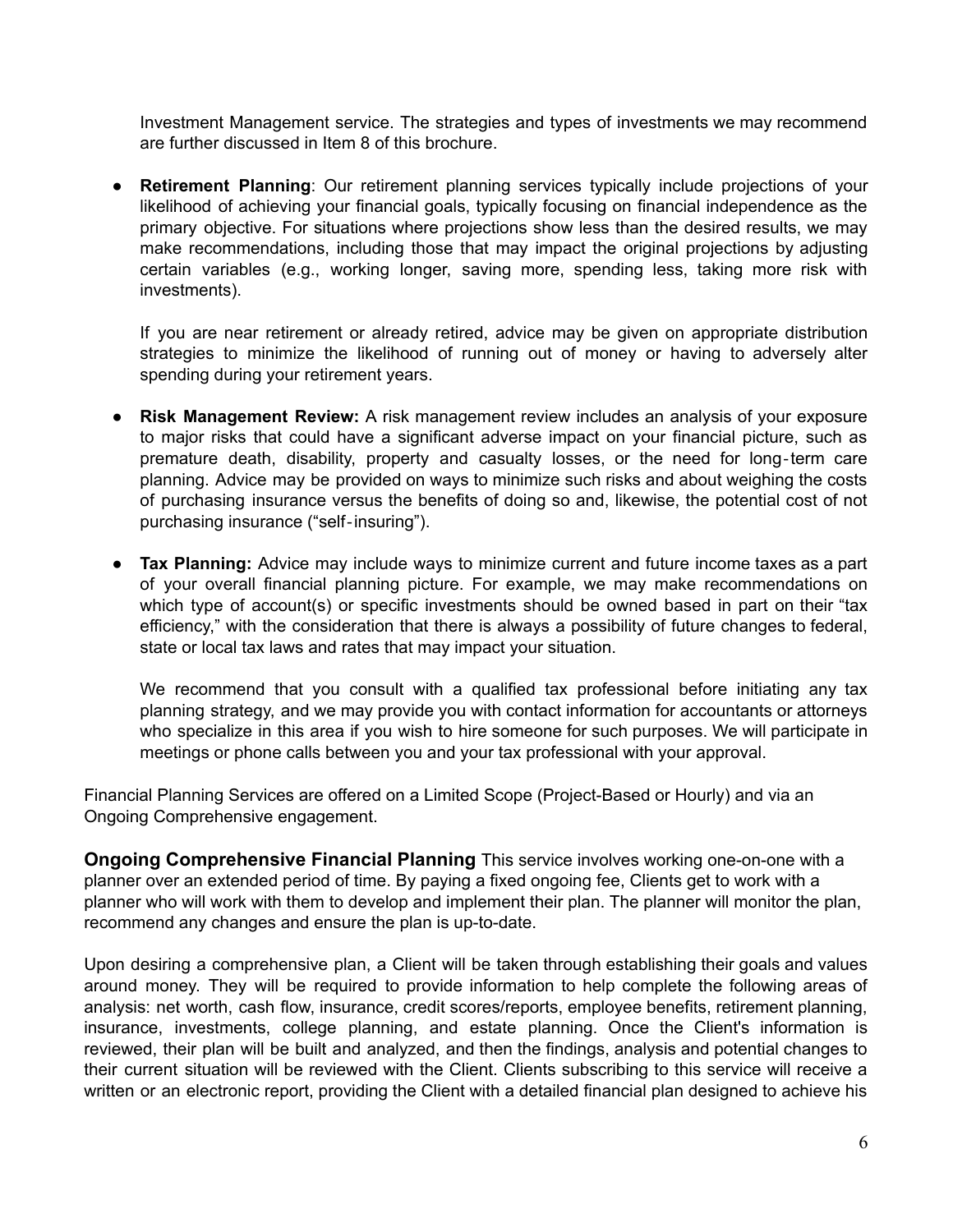or her stated financial goals and objectives. If a follow-up meeting is required, we will meet at the Client's convenience. The plan and the Client's financial situation and goals will be monitored throughout the year and follow-up phone calls and emails will be made to the Client to confirm that any agreed-upon actionable steps have been carried out. On an annual basis, there will be a full review of this plan to ensure its accuracy and ongoing appropriateness. Any needed updates will be implemented at that time.

**Limited Scope** We provide financial planning services as a limited scope one-time engagement. Limited Scope Financial Planning is available for Clients looking to address specific questions or issues. The Client may choose from one or more of the above topics to cover or other areas as requested and agreed to by KDFP. For Limited Scope Financial Planning, the Client will be ultimately responsible for the implementation of the financial plan.

### **Client Tailored Services and Client Imposed Restrictions**

We tailor the delivery of our services to meet the individual needs of our Clients. We consult with Clients initially and on an ongoing basis, through the duration of their engagement with us, to determine risk tolerance, time horizon and other factors that may impact the Clients' investment and/or planning needs.

Clients are able to specify, within reason, any restrictions they would like to place as it pertains to individual securities and/or sectors that will be traded in their account. All such requests must be provided to KDFP in writing. KDFP will notify Clients if they are unable to accommodate any requests.

#### **Wrap Fee Programs**

We do not participate in wrap fee programs.

#### **Assets under Management**

KDFP reports \$732,223 in discretionary assets under management and \$0 in non-discretionary assets under management ("AUM") as of December 31, 2021.

<span id="page-6-0"></span>Item 5: Fees and Compensation

Please note, unless a Client has received this brochure at least 48 hours prior to signing an investment advisory and/or Financial Planning Agreement (collectively, "Client Contract"), the Client Contract may be terminated by the Client within five (5) business days of signing the Client Contract without incurring any fees. How we are paid depends on the type of advisory services we perform. Below is a brief description of our fees, however, you should review your executed Client Contract for more detailed information regarding the exact fees you will be paying.

#### **Investment Management Services**

Our standard annual fee is based on the market value of combined assets under management and/or advisement:

**Account Value Annual Advisory Fee**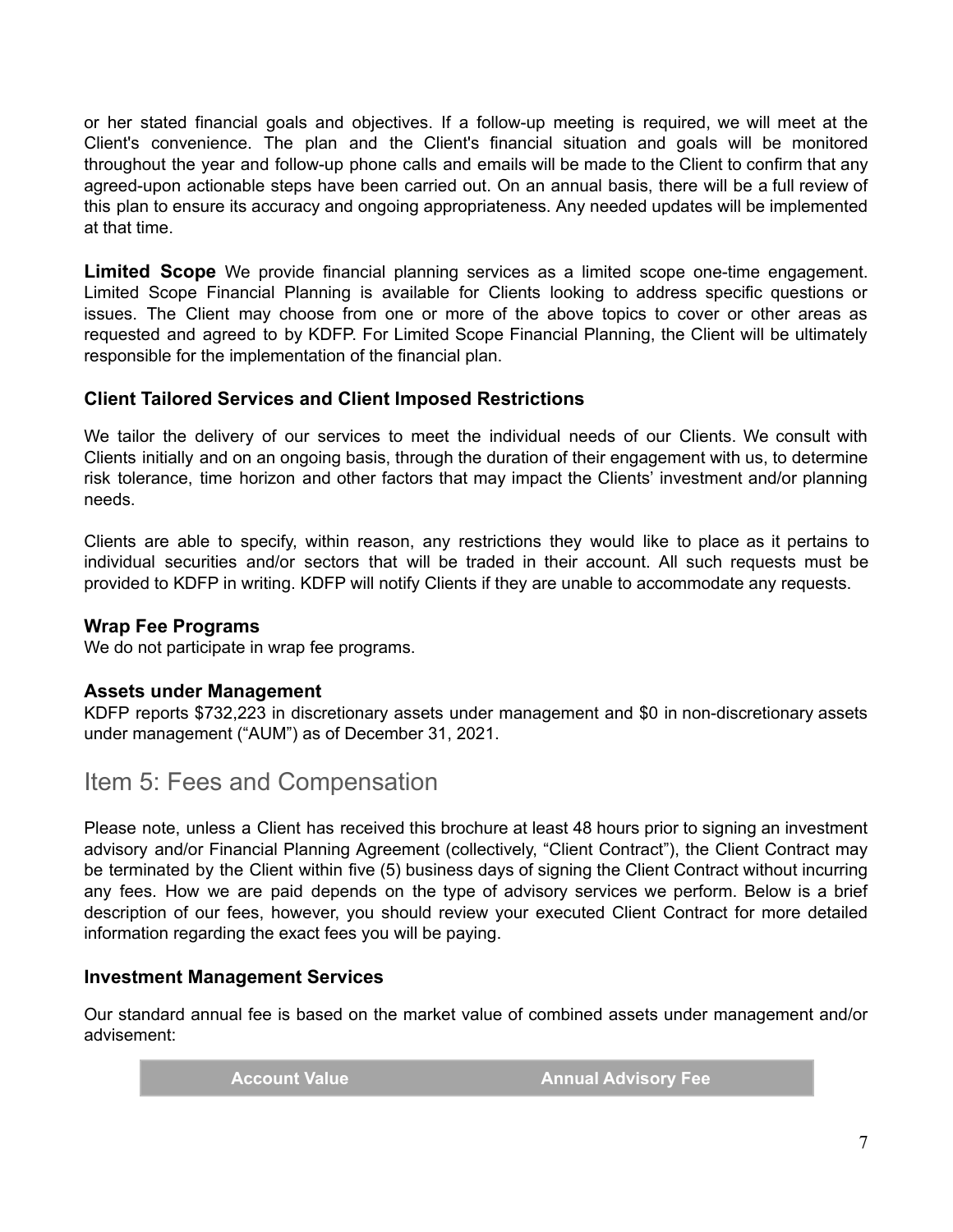| $$0 - $2,000,000$           | $1.00\%$ |
|-----------------------------|----------|
| $$2,000,001 - $5,000,000$   | 0.85%    |
| $$5,000,001 - $10,000,000$  | 0.75%    |
| $$10,000,001 - $25,000,000$ | 0.50%    |
| Above \$25,000,000          | $0.40\%$ |

The annual fee is paid in arrears on a quarterly basis. We bill a blended fee, which is calculated by assessing the percentage rates above over the average daily balance throughout the billing period, resulting in a combined weighted fee. For example, an account valued at \$6,000,000 would pay an effective fee of 0.88% with the annual fee of \$53,000. The fee is determined by the following calculation: ((\$2,000,000 x 1.00%) + (\$3,000,000 x 0.85%) + (\$1,000,000 x 0.75%)) ÷ 4 = \$13,250. Fees are negotiable. No increase in the annual fee shall be effective without prior client consent. When Third Party Managers, Outside Managers, or Sub-Advisors (TAMPs) are used for investment management services, their fee will be in addition to our advisory fee.

Advisory fees are directly debited from Client accounts held at an unaffiliated third-party custodian, or the Client may choose to pay by electronic funds transfer. For fees paid by electronic funds transfer, we use an independent third party payment processor in which the client can securely input their banking information and pay their fee. We do not have access to the client's banking information at any time. The client will be provided with their own secure portal in order to make payments. Accounts initiated during a calendar quarter will be charged a prorated fee based on the amount of time remaining in the billing period. An account may be terminated with written notice at least 15 calendar days in advance. Since fees are paid in arrears, no refund will be needed upon termination of the account.

For Clients with \$400,000 or more in assets under management, Ongoing Comprehensive Financial Planning will be included in the cost without incurring additional fees.

## **Ongoing Comprehensive Financial Planning**

The minimum annual fee for ongoing comprehensive financial planning begins at \$4,000 and which may be negotiable, depending on the complexity and needs of the client. The annual fee will be paid in arrears, in equal quarterly installments, by electronic funds transfer. This service may be terminated by either party with 15 days' notice. Upon termination, the fee will be prorated and any unearned fee will be refunded to the Client.

#### **Limited Scope Financial Planning**

**●** *Project-Based* Fixed fees for project-based engagements will be up to \$10,000. Fees are based on complexity and scope of the project, and may be negotiable in certain cases. Half of the fee is due at the beginning of the process and the remainder is due upon completion of the work. KDFP will not bill an amount above \$500 more than 6 months in advance. Fees for this service may be paid by electronic funds transfer. In the event of early termination, prepaid but unearned fees will be refunded, any completed deliverables will be provided to the Client, and no further fees will be charged.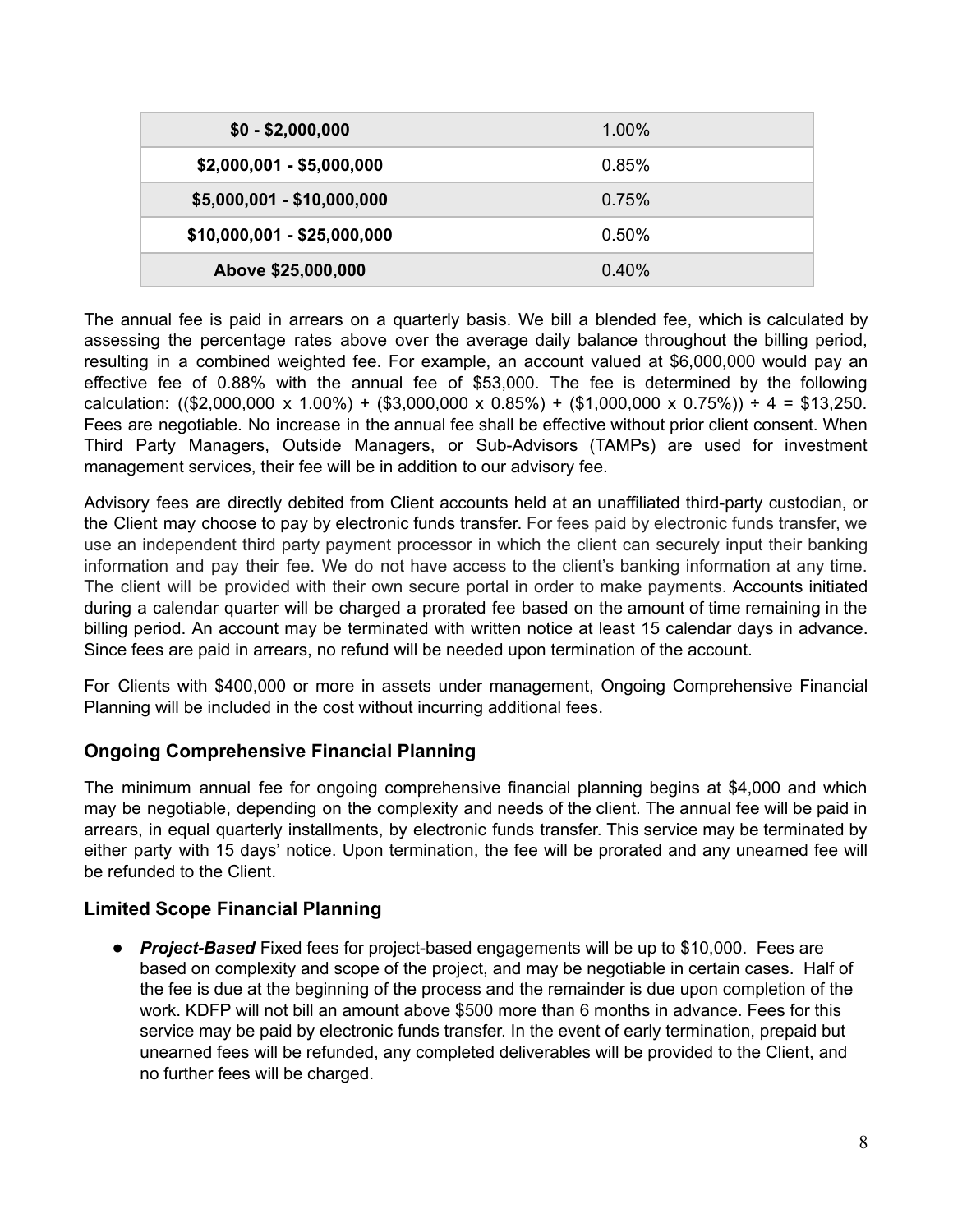**●** *Hourly* We also provide financial planning services at the rate of \$350 per hour. The fee may be negotiable in certain cases and is due at the completion of the engagement. In the event of early termination by the Client, any fees for the hours already worked will be due. Fees for this service may be paid by electronic funds transfer.

#### **Other Types of Fees and Expenses**

Our fees are exclusive of brokerage commissions, transaction fees, and other related costs and expenses which may be incurred by the Client. Clients may incur certain charges imposed by custodians, brokers, and other third parties such as custodial fees, deferred sales charges, odd-lot differentials, transfer taxes, wire transfer, and electronic fund fees, and other fees and taxes on brokerage accounts and securities transactions. Mutual fund and exchange-traded funds also charge internal management fees, which are disclosed in a fund's prospectus. Such charges, fees, and commissions are exclusive of and in addition to our fee, and we shall not receive any portion of these commissions, fees, and costs.

Item 12 further describes the factors that we consider in selecting or recommending broker-dealers for Client's transactions and determining the reasonableness of their compensation (e.g., commissions).

We do not accept compensation for the sale of securities or other investment products including asset-based sales charges or service fees from the sale of mutual funds.

## <span id="page-8-0"></span>Item 6: Performance-Based Fees and Side-By-Side Management

We do not offer performance-based fees and do not engage in side-by-side management.

## <span id="page-8-1"></span>Item 7: Types of Clients

We provide financial planning and portfolio management services to individuals, high net-worth individuals, charitable organizations, corporations or other businesses.

## <span id="page-8-2"></span>Item 8: Methods of Analysis, Investment Strategies and Risk of Loss

**Fundamental analysis** involves analyzing individual companies and their industry groups, such as a company's financial statements, details regarding the company's product line, the experience, and expertise of the company's management, and the outlook for the company's industry. The resulting data is used to measure the true value of the company's stock compared to the current market value. The risk of fundamental analysis is that the information obtained may be incorrect and the analysis may not provide an accurate estimate of earnings, which may be the basis for a stock's value. If securities prices adjust rapidly to new information, utilizing fundamental analysis may not result in favorable performance.

#### **Modern Portfolio Theory**

The underlying principles of MPT are: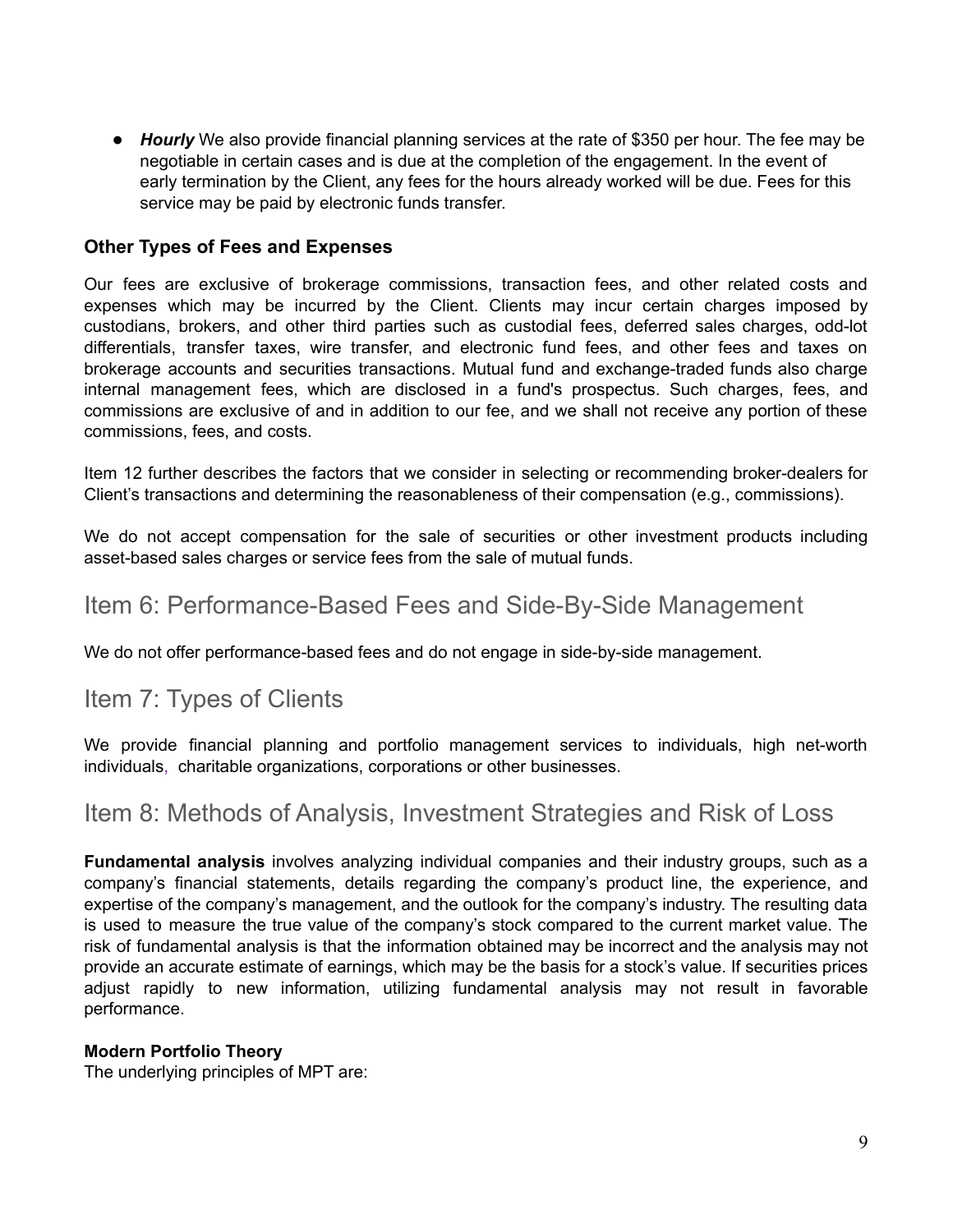- Investors are risk averse. The only acceptable risk is that which is adequately compensated by an expected return. Risk and investment return are related and an increase in risk requires an increased expected return.
- Markets are efficient. The same market information is available to all investors at the same time. The market prices every security fairly based upon this equal availability of information.
- The design of the portfolio as a whole is more important than the selection of any particular security. The appropriate allocation of capital among asset classes will have far more influence on long-term portfolio performance than the selection of individual securities.
- Investing for the long-term (preferably longer than ten years) becomes critical to investment success because it allows the long-term characteristics of the asset classes to surface.
- Increasing diversification of the portfolio with lower correlated asset class positions can decrease portfolio risk. Correlation is the statistical term for the extent to which two asset classes move in tandem or opposition to one another.

**Strategic Asset Allocation** is the focus of our investment strategy. In the portfolio construction process, we focus not only on asset classes such as equities, fixed income, and cash, but also on investment strategy styles such as fundamental, quantitative, active, and passive. We believe that diversification across both asset classes and investment strategies is critical for achieving an attractive reward-to-risk ratio in the portfolio. We employ both strategic and tactical asset allocation approaches. Through strategic asset allocation, we construct our long-term target weights for asset classes and strategies based on the client's time horizon, risk tolerance, and required rate of return to meet his or her financial goals. Through tactical asset allocation approaches, we may deviate from target long-term weights established according to our strategic asset allocation approach within tolerance ranges based on our return expectations for asset classes and investment strategies at a given point in the market cycle.

**Use of Outside Managers:** We may refer Clients to Third Party Managers, Outside Managers, or Sub-Advisors (collectively, "TAMPs"). Our analysis of TAMPs involves the examination of the experience, expertise, investment philosophies, and past performance of the TAMPs in an attempt to determine if that TAMP has demonstrated an ability to invest over a period of time and in different economic conditions. We monitor the TAMP's underlying holdings, strategies, concentrations, and leverage as part of our overall periodic risk assessment. Additionally, as part of our due diligence process, we survey the TAMP's compliance and business enterprise risks. A risk of investing with a TAMP who has been successful in the past is that they may not be able to replicate that success in the future. In addition, as we do not control the underlying investments in a TAMP's portfolio. There is also a risk that a TAMP may deviate from the stated investment mandate or strategy of the portfolio, making it a less suitable investment for our Clients. Moreover, as we do not control the TAMP's daily business and compliance operations, we may be unaware of the lack of internal controls necessary to prevent business, regulatory or reputational deficiencies.

#### **Passive and Active Investment Management**

We may choose investment vehicles that are considered passive, active, or a combination of both styles.

Passive investing involves building portfolios that are composed of various distinct asset classes. The asset classes are weighted in a manner to achieve a desired relationship between correlation, risk and return. Funds that passively capture the returns of the desired asset classes are placed in the portfolio.

Active investing involves a single manager or managers who employ some method, strategy or technique to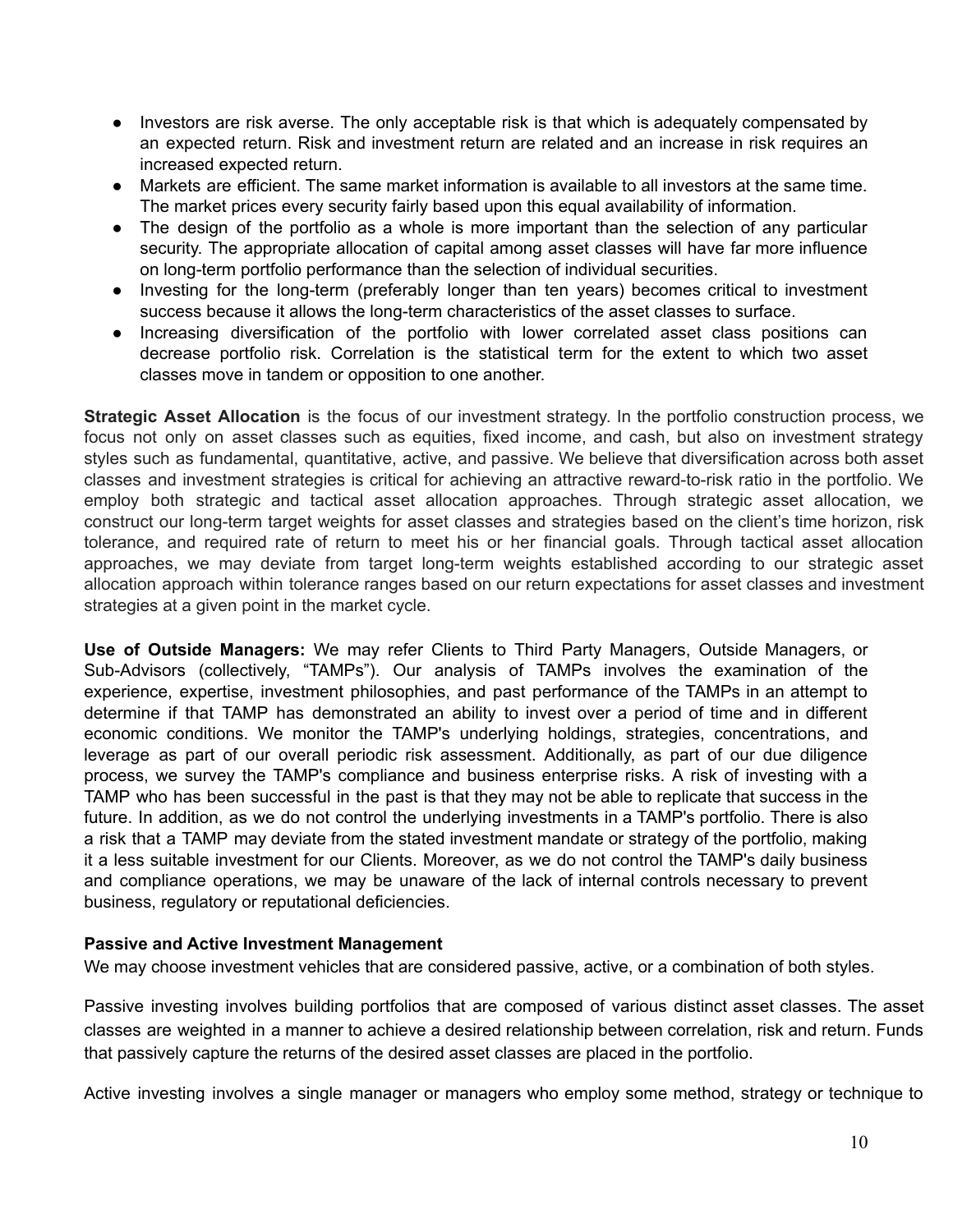construct a portfolio that is intended to generate returns that are greater than the broader market or a designated benchmark. Actively managed funds are also designed to reduce volatility and risk.

We may engage in both passive and active investing in your portfolio. However, we strive to construct portfolios of funds and individual securities that we believe will have the greatest probability for achieving our clients' personal financial goals with the least amount of volatility and risk rather than attempt to outperform an arbitrary index or benchmark.

Specific investment selections are based on a number of factors that we evaluate in order to select, what we believe to be, the highest quality funds or individual securities for our clients. These factors include but are not limited to underlying holdings of funds, percentage weighting of holdings within funds, liquidity, tax efficiency, bid/ask spreads, and other smart/strategic beta factors. These factors may or may not result in the lowest cost ETFs and mutual funds available when utilizing funds in a client's portfolio, but we strive to keep internal fund expenses as low as possible.

#### **Socially Responsible Investing**

KDFP may utilize various socially conscious investment approaches if a client desires. KDFP may construct portfolios that utilize mutual funds, ETFs, or individual securities with the purpose of incorporating socially conscious principles into a client's portfolio. These portfolios may sometimes also be customized to reflect the personal values of each individual, family, or organization. This allows the Firm's clients to invest in a way that aligns with their values. Socially Responsible Investing may rely on mutual funds and ETFs that incorporate Environmental, Social and Governance ("ESG") research as well as positive and negative screens related to specific business practices to determine the quality of an investment on values-based merits.

Additionally, KDFP may construct portfolios of individual securities in order to provide clients with a greater degree of control over the socially conscious strategies they are utilizing. KDFP relies on third-party research when constructing portfolios of individual securities with socially conscious considerations.

#### **Material Risks Involved**

**All investing strategies we offer involve risk and may result in a loss of your original investment which you should be prepared to bear.** Many of these risks apply equally to stocks, bonds, commodities, and any other investment or security. Material risks associated with our investment strategies are listed below.

**Market Risk:** Market risk involves the possibility that an investment's current market value will fall because of a general market decline, reducing the value of the investment regardless of the operational success of the issuer's operations or its financial condition.

**Strategy Risk:** The Adviser's investment strategies and/or investment techniques may not work as intended.

**Small and Medium Cap Company Risk:** Securities of companies with small and medium market capitalizations are often more volatile and less liquid than investments in larger companies. Small and medium cap companies may face a greater risk of business failure, which could increase the volatility of the Client's portfolio.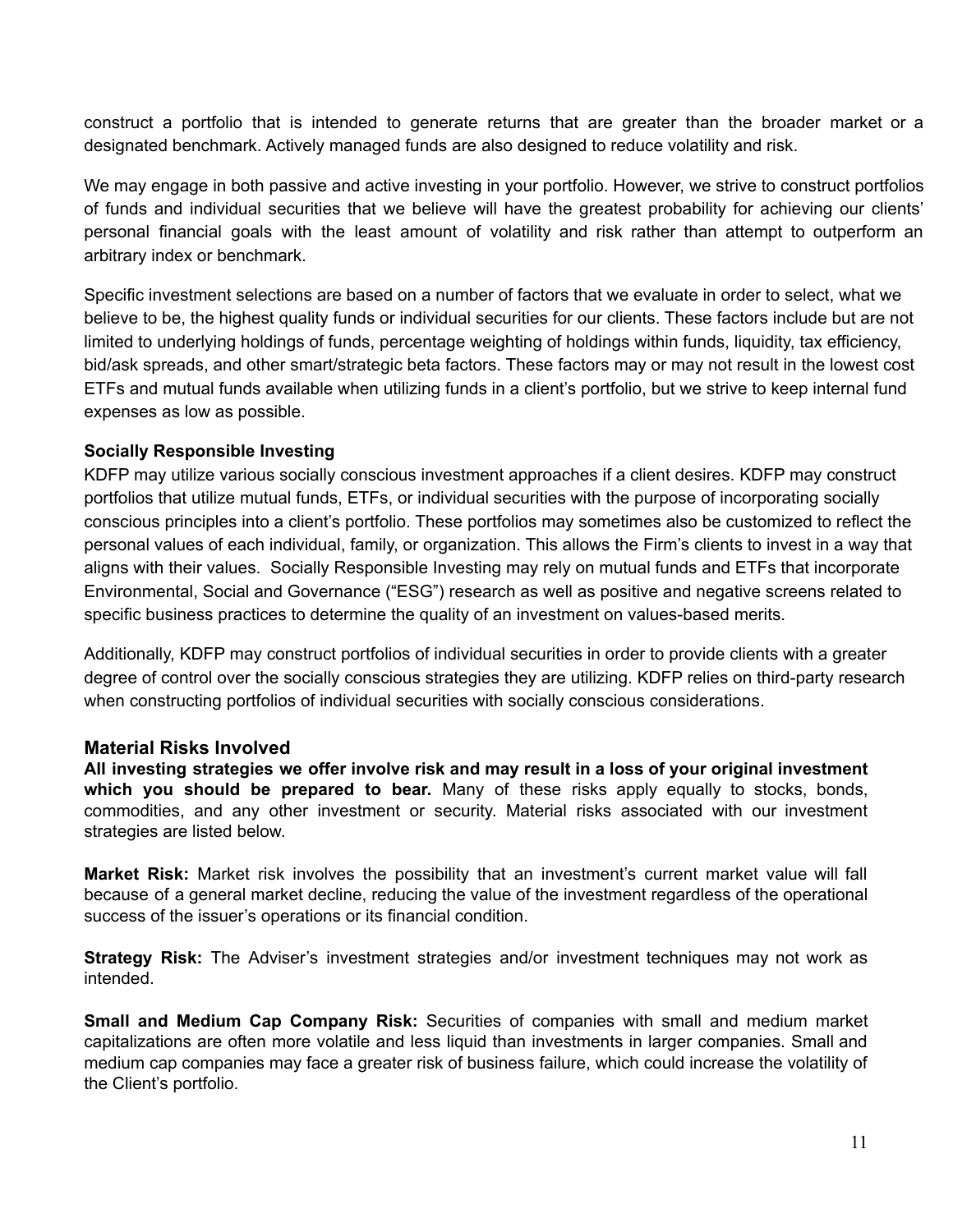**Turnover Risk:** At times, the strategy may have a portfolio turnover rate that is higher than other strategies. A high portfolio turnover would result in correspondingly greater brokerage commission expenses and may result in the distribution of additional capital gains for tax purposes. These factors may negatively affect the account's performance.

**Limited markets:** Certain securities may be less liquid (harder to sell or buy) and their prices may at times be more volatile than at other times. Under certain market conditions, we may be unable to sell or liquidate investments at prices we consider reasonable or favorable or find buyers at any price.

**Concentration Risk:** Certain investment strategies focus on particular asset-classes, industries, sectors or types of investment. From time to time these strategies may be subject to greater risks of adverse developments in such areas of focus than a strategy that is more broadly diversified across a wider variety of investments.

**Interest Rate Risk:** Bond (fixed income) prices generally fall when interest rates rise, and the value may fall below par value or the principal investment. The opposite is also generally true: bond prices generally rise when interest rates fall. In general, fixed income securities with longer maturities are more sensitive to these price changes. Most other investments are also sensitive to the level and direction of interest rates.

**Legal or Legislative Risk**: Legislative changes or Court rulings may impact the value of investments, or the securities' claim on the issuer's assets and finances.

**Inflation**: Inflation may erode the buying power of your investment portfolio, even if the dollar value of your investments remains the same.

#### **Risks Associated with Securities**

Apart from the general risks outlined above which apply to all types of investments, specific securities may have other risks.

**Alternative Investments.** Less traditional assets (sometimes called "alternative investments") may help clients construct a long term portfolio--in combination with more traditional assets like stocks and bonds--that has higher expected returns and/or lower risk. This is because alternative investments, relative to a more traditional stock/bond portfolio, may have (a) higher expected returns, (b) lower expected risk, and/or (c) lower correlation to a stocks/bonds portfolio. Assets classes that may be utilized in client investment portfolios include, but are not limited to:

- Currencies (which includes Cryptocurrencies)
- Direct Lending
- Hedge Funds,
- Private Equity

**Common stocks** may go up and down in price quite dramatically, and in the event of an issuer's bankruptcy or restructuring could lose all value. A slower-growth or recessionary economic environment could have an adverse effect on the price of all stocks.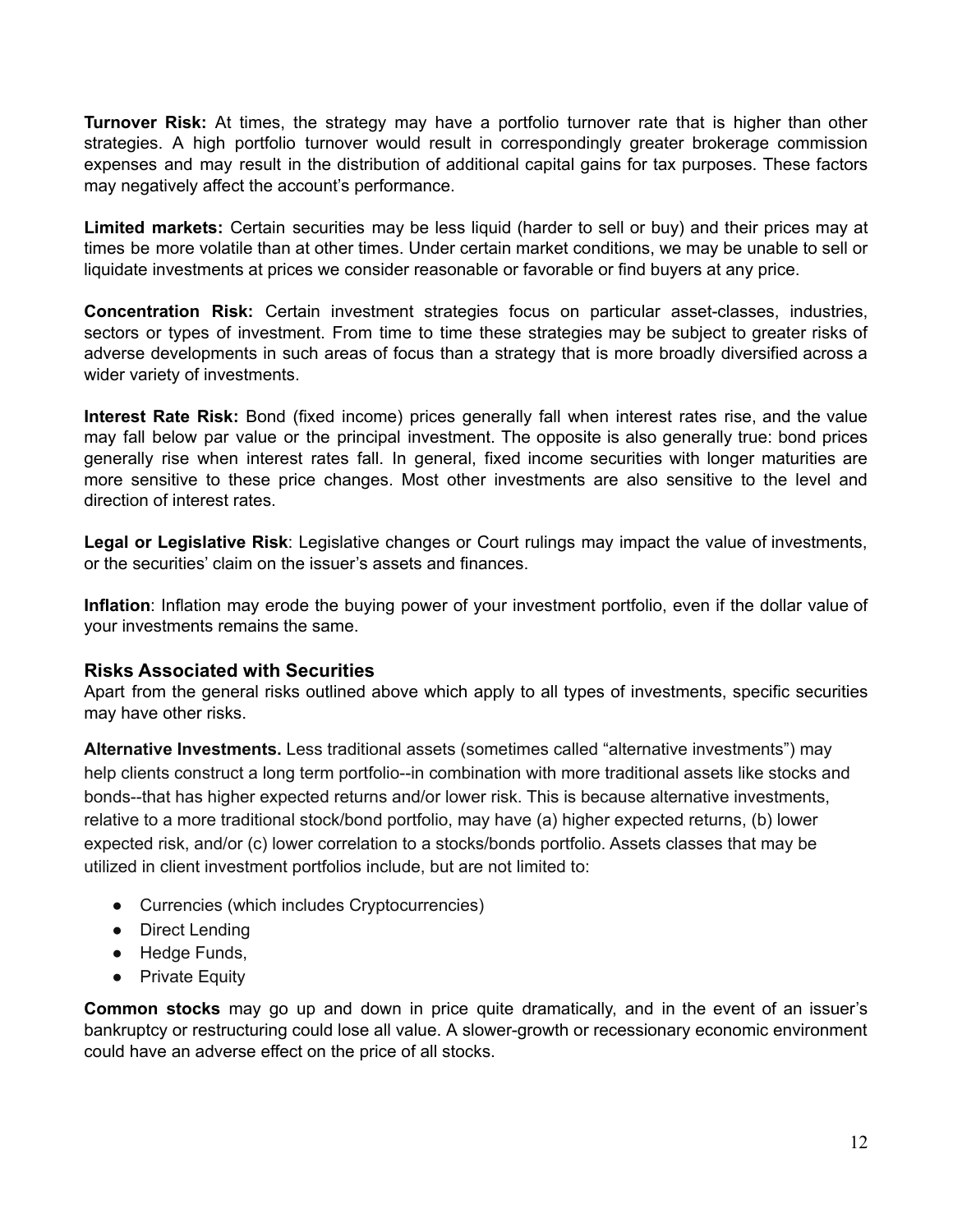**Corporate Bonds** are debt securities to borrow money. Generally, issuers pay investors periodic interest and repay the amount borrowed either periodically during the life of the security and/or at maturity. Alternatively, investors can purchase other debt securities, such as zero coupon bonds, which do not pay current interest, but rather are priced at a discount from their face values and their values accrete over time to face value at maturity. The market prices of debt securities fluctuate depending on factors such as interest rates, credit quality, and maturity. In general, market prices of debt securities decline when interest rates rise and increase when interest rates fall. The longer the time to a bond's maturity, the greater its interest rate risk.

**Municipal Bonds** are debt obligations generally issued to obtain funds for various public purposes, including the construction of public facilities. Municipal bonds pay a lower rate of return than most other types of bonds. However, because of a municipal bond's tax-favored status, investors should compare the relative after-tax return to the after-tax return of other bonds, depending on the investor's tax bracket. Investing in municipal bonds carries the same general risks as investing in bonds in general. Those risks include interest rate risk, reinvestment risk, inflation risk, market risk, call or redemption risk, credit risk, and liquidity and valuation risk.

**Exchange Traded Funds** prices may vary significantly from the Net Asset Value due to market conditions. Certain Exchange Traded Funds may not track underlying benchmarks as expected. ETFs are also subject to the following risks: (i) an ETF's shares may trade at a market price that is above or below their net asset value; (ii) the ETF may employ an investment strategy that utilizes high leverage ratios; or (iii) trading of an ETF's shares may be halted if the listing exchange's officials deem such action appropriate, the shares are de-listed from the exchange, or the activation of market-wide "circuit breakers" (which are tied to large decreases in stock prices) halts stock trading generally. The Adviser has no control over the risks taken by the underlying funds in which the Clients invest.

**Mutual Funds** When a Client invests in open-end mutual funds or ETFs, the Client indirectly bears its proportionate share of any fees and expenses payable directly by those funds. Therefore, the Client will incur higher expenses, many of which may be duplicative. In addition, the Client's overall portfolio may be affected by losses of an underlying fund and the level of risk arising from the investment practices of an underlying fund (such as the use of derivatives).

## <span id="page-12-0"></span>Item 9: Disciplinary Information

## **Criminal or Civil Actions**

KDFP and its management persons have not been involved in any criminal or civil action.

#### **Administrative Enforcement Proceedings**

KDFP and its management persons have not been involved in administrative enforcement proceedings.

#### **Self-Regulatory Organization Enforcement Proceedings**

KDFP and its management persons have not been involved in legal or disciplinary events that are material to a Client's or prospective Client's evaluation of KDFP or the integrity of its management.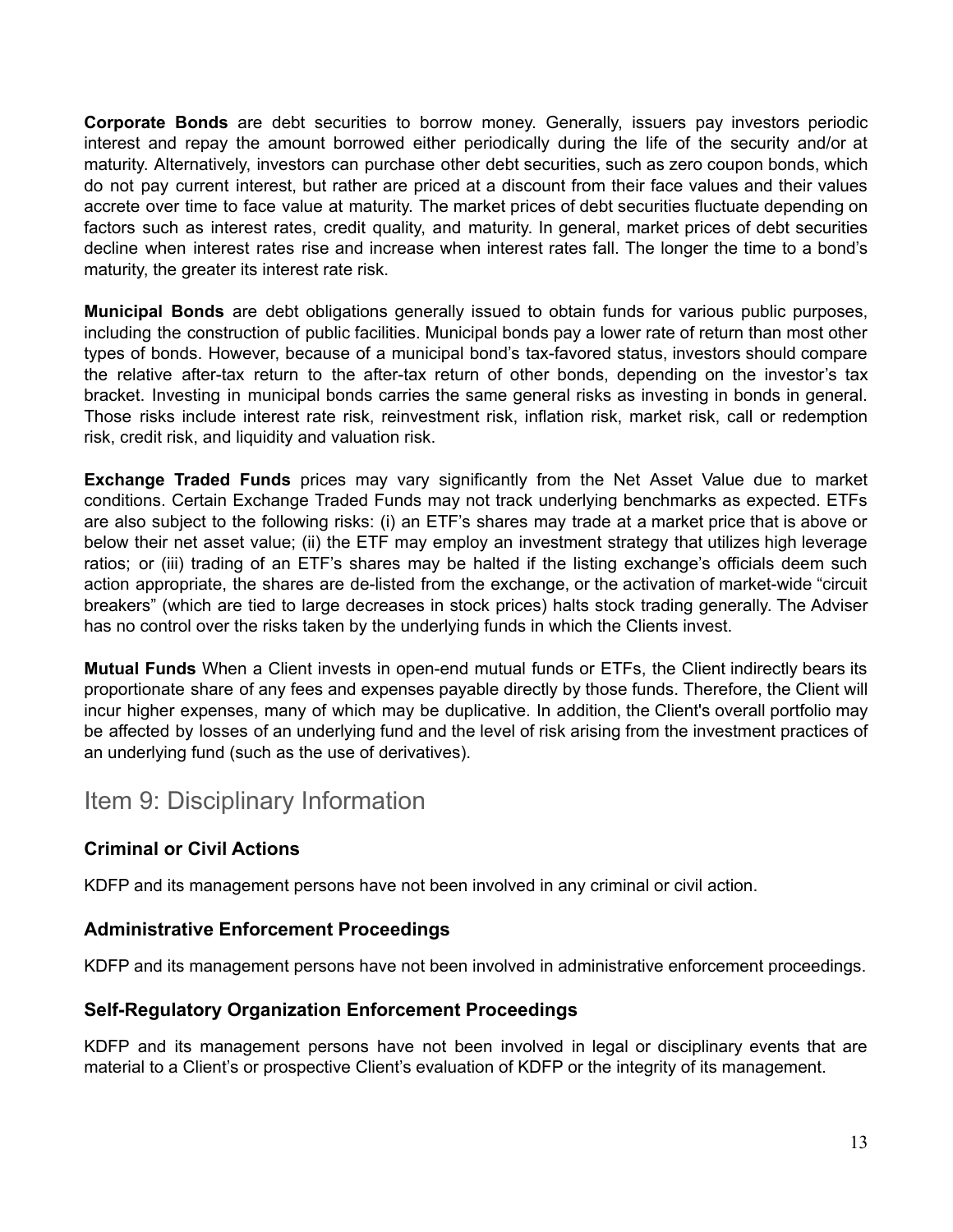# <span id="page-13-0"></span>Item 10: Other Financial Industry Activities and Affiliations

Neither KDFP or its management persons is registered, or have an application pending to register, as a broker-dealer or a registered representative of a broker-dealer.

Neither KDFP or its management persons is registered, or have an application pending to register, as a futures commission merchant, commodity pool operator or a commodity trading advisor.

Neither KDFP or its management persons have any relationship or arrangement with any related parties.

KDFP only receives compensation directly from Clients. KDFP does not receive compensation from any outside source.

KDFP may recommend unaffiliated third-party professionals/experts to Clients for specific needs that are beyond KDFP's scope of services. Clients are not required to take KDFP's recommendations of third-party professionals/experts. Should Clients decide to act on KDFP's recommendation(s), they will engage directly with the third party and KDFP will not share in any fees paid to any third party.

### **Recommendations or Selections of Other Investment Advisers**

As referenced in Item 4 of this brochure, KDFP may recommend Clients to TAMPs to manage their accounts. In the event that we recommend a TAMP, we do not share in their advisory fee. Our fee is separate and in addition to their compensation (as noted in Item 5 of this brochure). In addition, you will be provided a copy of the TAMP's Form ADV 2A, Firm Brochure, which also describes the TAMP's fee. You are not obligated, contractually or otherwise, to use the services of any TAMP we recommend. Moreover, KDFP will only recommend a TAMP who is properly licensed or registered as an investment adviser.

# <span id="page-13-1"></span>Item 11: Code of Ethics, Participation or Interest in Client Transactions and Personal Trading

As a fiduciary, our firm has a duty of utmost good faith to act solely in the best interests of each Client. Our Clients entrust us with their funds and personal information, which in turn places a high standard on our conduct and integrity. Our fiduciary duty is a core aspect of our Code of Ethics and represents the expected basis of all of our dealings. The firm also adheres to the Code of Ethics and Professional Responsibility adopted by the CFP® Board of Standards Inc., and accepts the obligation not only to comply with the mandates and requirements of all applicable laws and regulations but also to take responsibility to act in an ethical and professionally responsible manner in all professional services and activities.

#### **Code of Ethics Description**

This Code of Ethics does not attempt to identify all possible conflicts of interest, and compliance with each of its specific provisions will not shield our firm or its access persons from liability for misconduct that violates a fiduciary duty to our Clients. A summary of the Code of Ethics' Principles is outlined below.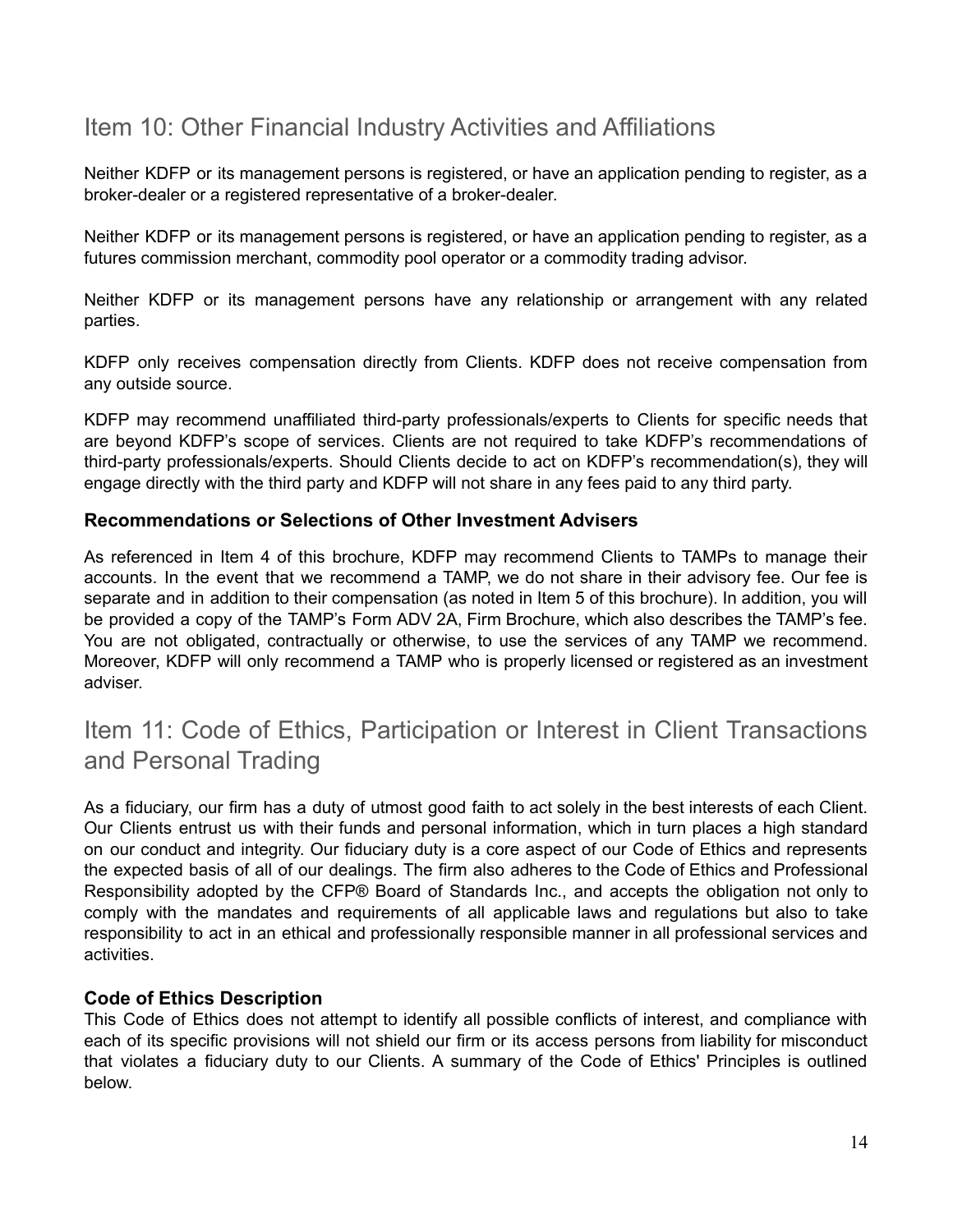- Integrity Access persons shall offer and provide professional services with integrity.
- Objectivity Access persons shall be objective in providing professional services to Clients.
- Competence Access persons shall provide services to Clients competently and maintain the necessary knowledge and skill to continue to do so in those areas in which they are engaged.
- Fairness Access persons shall perform professional services in a manner that is fair and reasonable to Clients, principals, partners, and employers, and shall disclose conflict(s) of interest in providing such services.
- Confidentiality Access persons shall not disclose confidential Client information without the specific consent of the Client unless in response to proper legal process, or as required by law.
- Professionalism Access persons conduct in all matters shall reflect the credit of the profession.
- Diligence Access persons shall act diligently in providing professional services.

We periodically review and amend our Code of Ethics to ensure that it remains current, and we require all firm access persons to attest to their understanding of and adherence to the Code of Ethics at least annually. Our firm will provide a copy of its Code of Ethics to any Client or prospective Client upon request.

#### **Investment Recommendations Involving a Material Financial Interest and Conflicts of Interest**

Neither our firm, its access pesons, or any related person is authorized to recommend to a Client or effect a transaction for a Client, involving any security in which our firm or a related person has a material financial interest, such as in the capacity as an underwriter, adviser to the issuer, principal transaction, among others.

#### **Advisory Firm Purchase of Same Securities Recommended to Clients and Conflicts of Interest**

Our firm, its access persons, and its related persons may buy or sell securities similar to, or different from, those we recommend to Clients for their accounts. In an effort to reduce or eliminate certain conflicts of interest, our Code of Ethics may require that we restrict or prohibit access persons' transactions in specific reportable securities. Any exceptions or trading pre-clearance must be approved by KDFP's Chief Compliance Officer in advance of the transaction in an account. KDFP maintains a copy of access persons' personal securities transactions as required.

## **Trading Securities At/Around the Same Time as Client's Securities**

From time to time our firm, its access persons, or its related persons may buy or sell securities for themselves at or around the same time as they buy or sell securities for Clients' account(s). To address this conflict, our Code of Ethics requires that we purchase or sell securities for our clients' accounts, if suitable and appropriate, before purchasing or selling any of the same securities for any accounts owned by us or our access persons.

# <span id="page-14-0"></span>Item 12: Brokerage Practices

## **Factors Used to Select Custodians and/or Broker-Dealers**

In recommending broker-dealers, we have an obligation to seek the "best execution" of transactions in Client accounts. The determinative factor in the analysis of best execution is not the lowest possible commission cost, but whether the transaction represents the best qualitative execution, taking into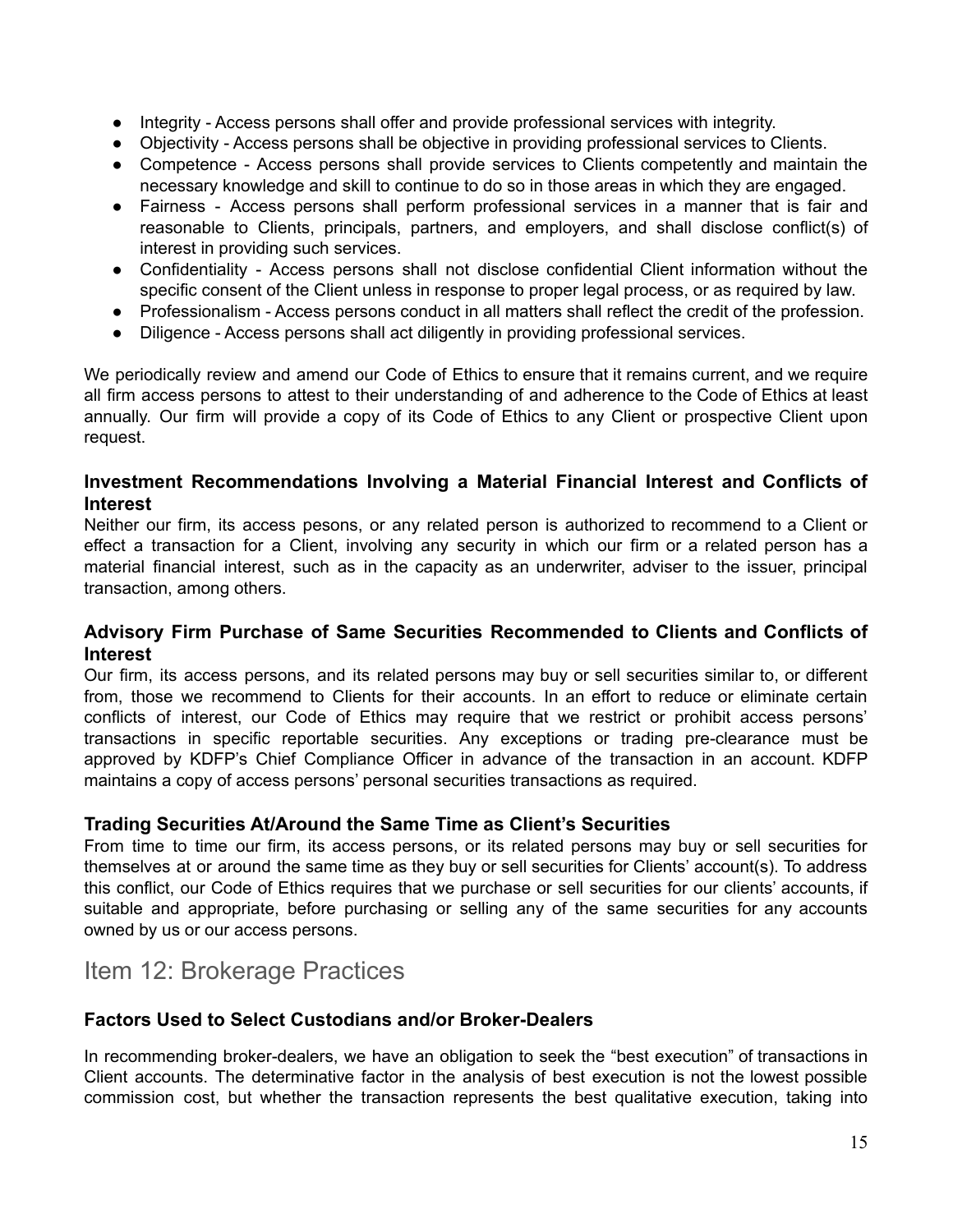consideration the full range of the broker-dealer's services. The factors we consider when evaluating a broker-dealer for best execution include, without limitation, the broker-dealer's:

- Execution capability;
- Commission rate:
- Financial responsibility;
- Responsiveness and customer service;
- Custodian capabilities;
- Research services/ancillary brokerage services provided; and
- Any other factors that we consider relevant.

With this in consideration, our firm recommends Charles Schwab & Co., Inc. ("Schwab"), an independent and unaffiliated SEC registered broker-dealer firm and member of the Financial Industry Regulatory Authority ("FINRA") and the Securities Investor Protection Corporation ("SIPC"). Although clients may request us to use a broker-dealer of their choosing, we generally recommend that clients open brokerage accounts with Schwab. We are not affiliated with Schwab. The Client will ultimately make the final decision of the Custodian to be used to hold the Client's investments by signing the selected broker-dealer's account opening documentation.

#### **Research and Other Soft-Dollar Benefits**

Schwab may provide us with certain brokerage and research products and services that qualify as "brokerage or research services" under Section 28(e) of the Securities Exchange Act of 1934 ("Exchange Act"). This is commonly referred to as a "soft dollar" arrangement. These research products and/or services will assist us in our investment decision making process. Such research generally will be used to service all of our client accounts, but brokerage charges paid by the client may be used to pay for research that is not used in managing that specific client's account.

#### **Brokerage for Client Referrals**

We receive no referrals from a broker-dealer or third party in exchange for using that broker-dealer or third party.

#### **Clients Directing Which Broker/Dealer/Custodian to Use**

We do recommend a specific custodian for Clients to use, however, Clients may custody their assets at a custodian of their choice. Clients may also direct us to use a specific broker-dealer to execute transactions. By allowing Clients to choose a specific custodian, we may be unable to achieve the most favorable execution of Client transactions and this may cost Clients money over using a lower-cost custodian.

#### **The Custodian and Brokers We Use (Charles Schwab)**

The custodian and brokers we use maintain custody of your assets that we manage, although we may be deemed to have limited custody of your assets due to our ability to withdraw fees from your account (see Item 15 – Custody, below).

We recommend that our clients use Charles Schwab & Co., Inc. ("Schwab"), a registered broker-dealer, member SIPC, as the qualified custodian. We are independently owned and operated and are not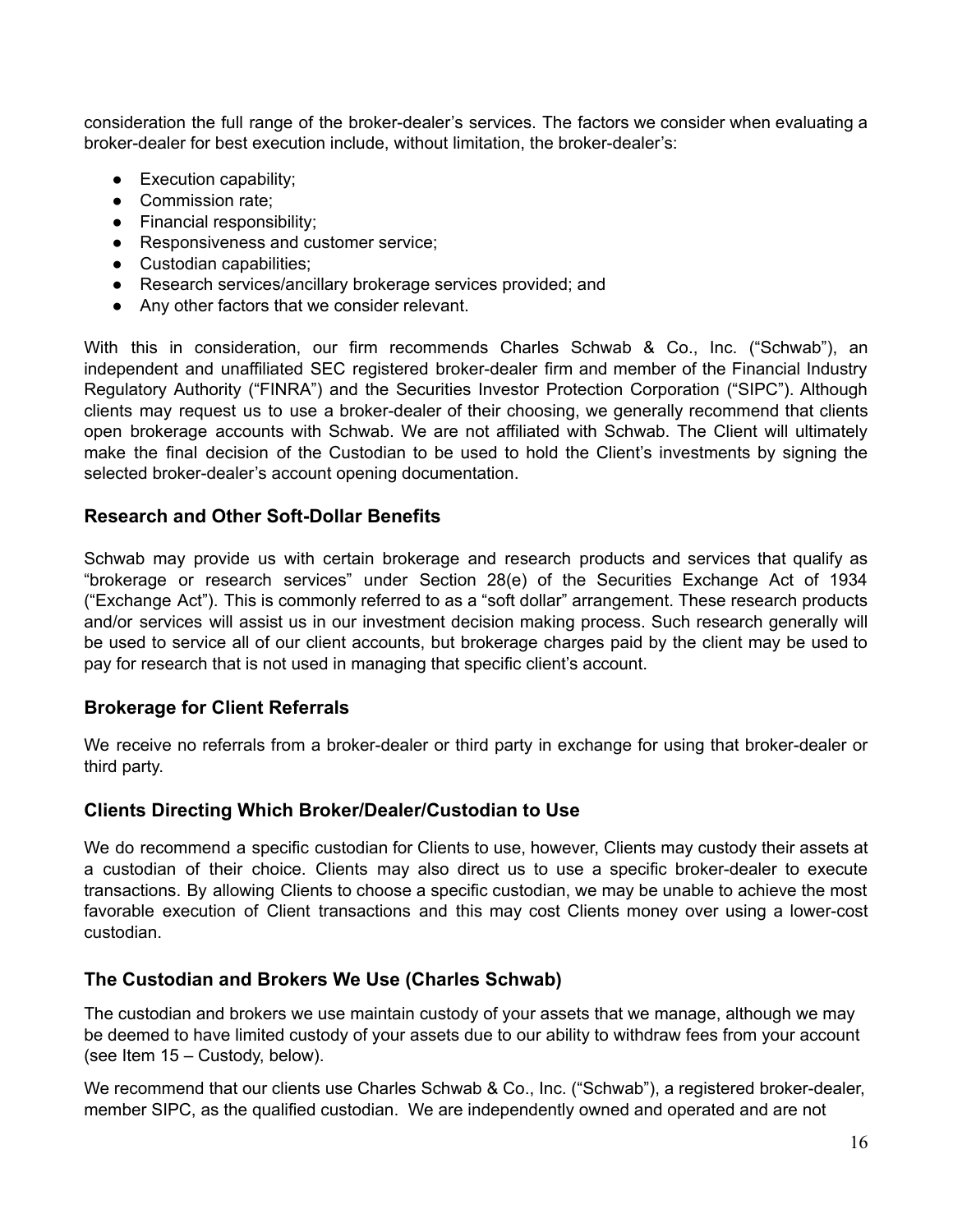affiliated with Schwab. Schwab will hold your assets in a brokerage account and buy and sell securities when we instruct them to. While we recommend that you use Schwab as custodian broker, you will decide whether to do so and will open your account with Schwab by entering into an account agreement directly with them. We do not open the account for you, although we may assist you in doing so. Even though your account is maintained at Schwab, we can still use other brokers to execute trades for your account as described below (see "Your brokerage and custody costs")

**How we select brokers/custodians** We seek to recommend a custodian/broker that will hold your assets and execute transactions on terms that are overall most advantageous when compared with other available providers and their services. We consider a wide range of factors, including:

- Combination of transaction execution services and asset custody services (generally without a separate
- $\bullet$  fee for custody)
- Capability to execute, clear, and settle trades (buy and sell securities for your account)
- Capability to facilitate transfers and payments to and from accounts (wire transfers, check requests, bill
- payment, etc.)
- Breadth of available investment products (stocks, bonds, mutual funds, exchange-traded funds (ETFs),
- $\bullet$  etc.)
- Availability of investment research and tools that assist us in making investment decisions
- Quality of services
- Competitiveness of the price of those services (commission rates, margin interest rates, other fees,
- etc.) and willingness to negotiate the prices
- Reputation, financial strength, security and stability
- Prior service to us and our clients
- Availability of other products and services that benefit us, as discussed below (see "Products and services available to us from Schwab")

**Your brokerage and custody costs** For our clients' accounts that Schwab maintains, Schwab generally does not charge you separately for custody services but is compensated by charging you commissions or other fees on trades that it executes or that settle into your Schwab account. Certain trades (for example, many mutual funds and ETFs) may not incur Schwab commissions or transaction fees.

**Products and services available to us from Schwab** Schwab Advisor ServicesTM is Schwab's business serving independent investment advisory firms like us. They provide our clients and us with access to their institutional brokerage services (trading, custody, reporting and related services), many of which are not typically available to Schwab retail customers. Schwab also makes available various support services. Some of those services help us manage or administer our clients' accounts, while others help us manage and grow our business. Schwab's support services are generally available on an unsolicited basis (we don't have to request them) and at no charge to us. Following is a more detailed description of Schwab's support services: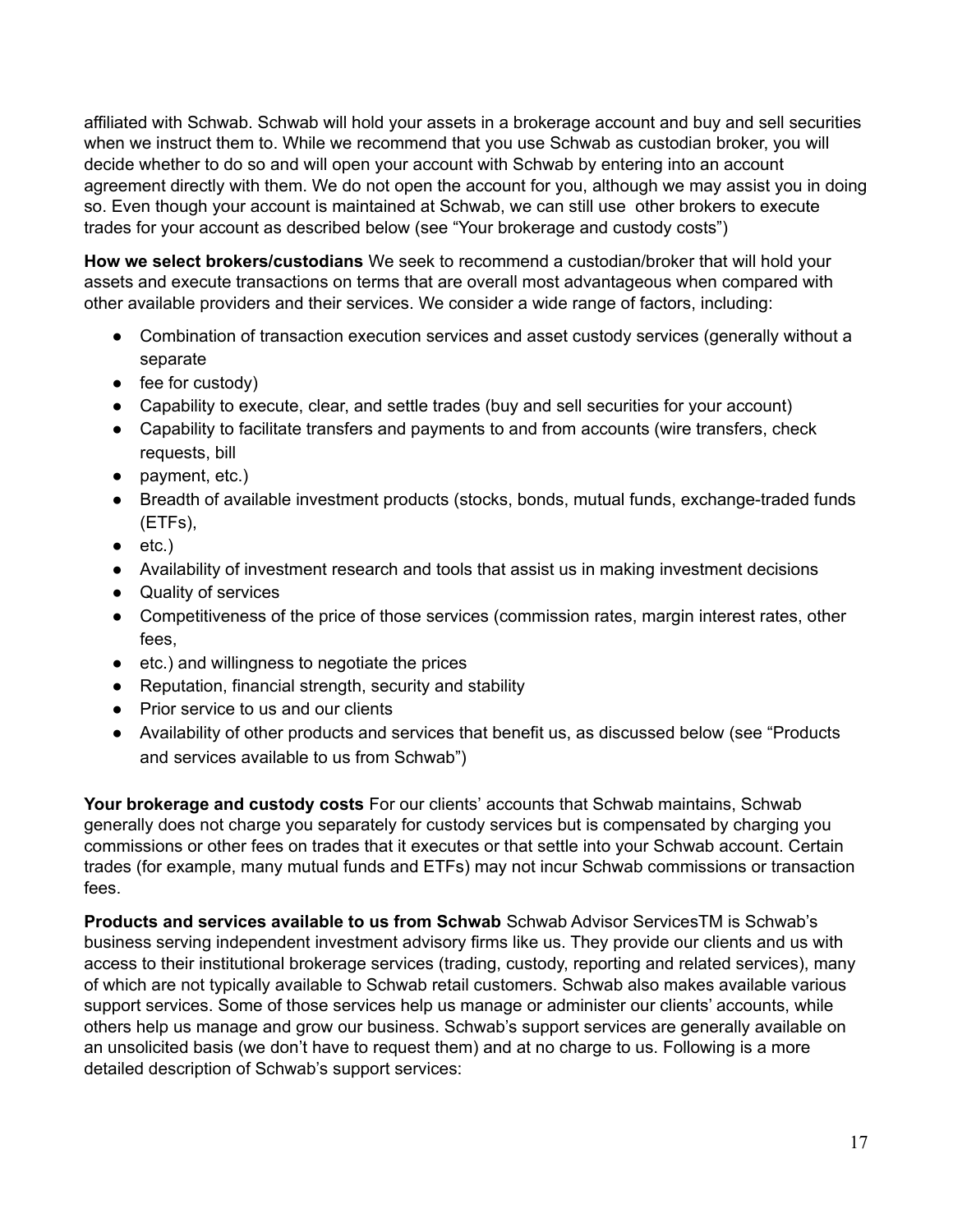**Services that benefit you** Schwab's institutional brokerage services include access to a broad range of investment products, execution of securities transactions, and custody of client assets. The investment products available through Schwab include some to which we might not otherwise have access or that would require a significantly higher minimum initial investment by our clients. Schwab's services described in this paragraph generally benefit you and your account.

**Services that may not directly benefit you** Schwab also makes available to us other products and services that benefit us but may not directly benefit you or your account. These products and services assist us in managing and administering our clients' accounts. They include investment research, both Schwab's own and that of third parties. We may use this research to service all or a substantial number of our clients' accounts, including accounts not maintained at Schwab. In addition to investment research, Schwab also makes available software and other technology that:

- provide access to client account data (such as duplicate trade confirmations and account statements)
- facilitate trade execution and allocate aggregated trade orders for multiple client accounts
- provide pricing and other market data
- facilitate payment of our fees from our clients' accounts
- assist with back-office functions, recordkeeping, and client reporting

**Services that generally benefit only us** Schwab also offers other services intended to help us manage and further develop our business enterprise. These services include:

- Educational conferences and events
- Consulting on technology, compliance, legal, and business needs
- Publications and conferences on practice management and business succession do not require that you maintain your account with Schwab, based on our interest in receiving Schwab's services that benefit our business and Schwab's payment for services for which we would otherwise have to pay rather than based on your interest in receiving the best value in custody services and the most favorable execution of your transactions. This is a potential conflict of interest. We believe, however, that our selection of Schwab as custodian and broker is in the best interests of our clients. Our selection is primarily supported by the scope, quality, and price of Schwab's services (see "How we select brokers/ custodians") and not Schwab's services that benefit only us.

## **Aggregating (Block) Trading for Multiple Client Accounts**

Generally, we combine multiple orders for shares of the same securities purchased for advisory accounts we manage (this practice is commonly referred to as "block trading"). We will then distribute a portion of the shares to participating accounts in a fair and equitable manner. The distribution of the shares purchased is typically proportionate to the size of the account, but it is not based on account performance or the amount or structure of management fees. Subject to our discretion, regarding particular circumstances and market conditions, when we combine orders, each participating account pays an average price per share for all transactions and pays a proportionate share of all transaction costs. Accounts owned by our firm or access persons may participate in block trading with your accounts; however, they will not be given preferential treatment.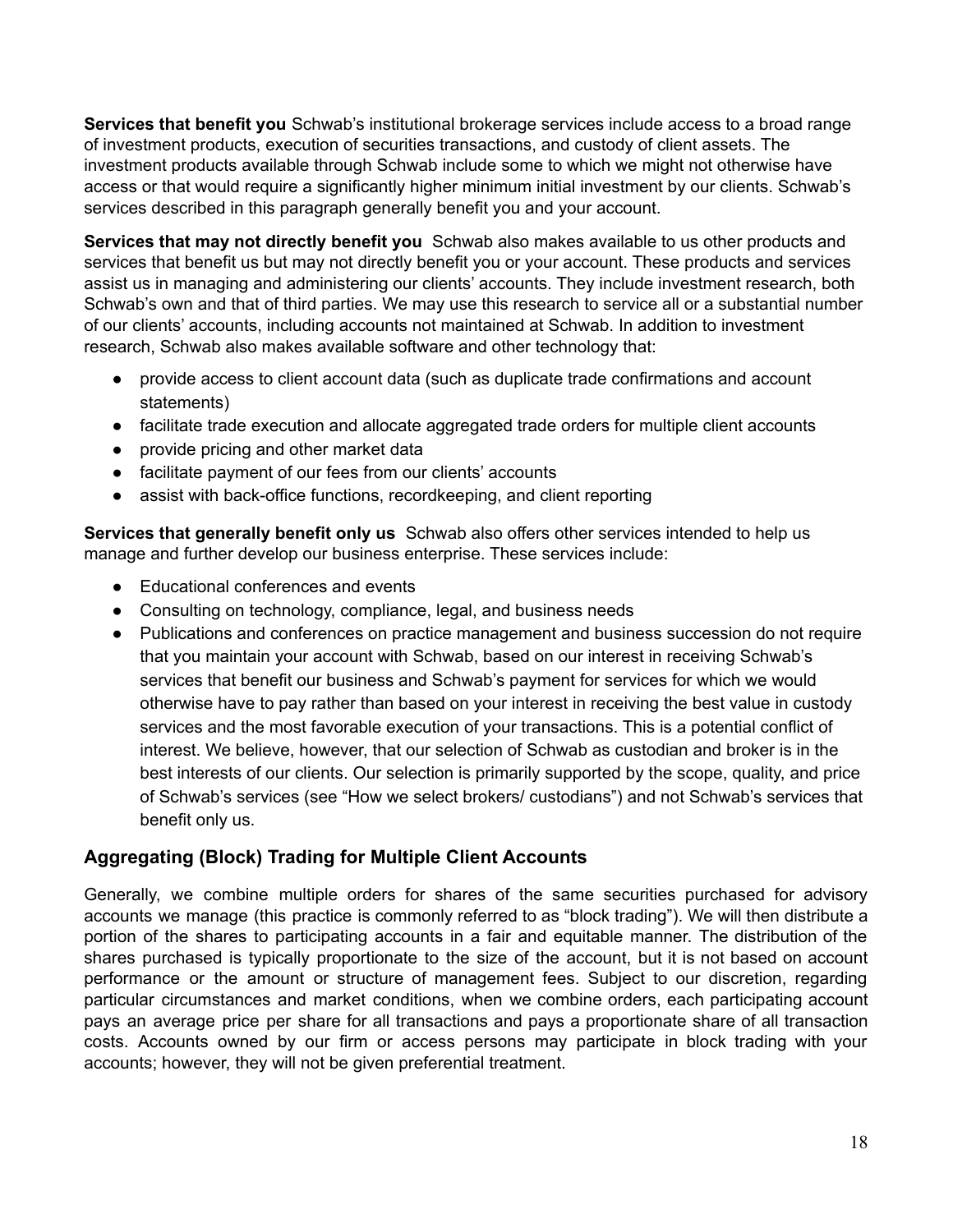Outside Managers used by KDFP may block Client trades at their discretion. Their specific practices are further discussed in their ADV Part 2A, Item 12.

## <span id="page-18-0"></span>Item 13: Review of Accounts

Clients who engage us for investment management services will have their account(s) reviewed regularly on a quarterly basis by Kaylin Dillon, Founder, Principal and CCO. The account(s) are reviewed with regards to the Client's investment policies and risk tolerance levels.

Events that may trigger a special review would be unusual performance, addition or deletions of Client-imposed restrictions, excessive draw-down, volatility in performance, or buy and sell decisions from the firm or per Client's needs.

Clients will receive trade confirmations from the broker(s) for each transaction in their accounts as well as monthly or quarterly statements and annual tax reporting statements from their custodian showing all activity in the accounts, such as receipt of dividends and interest.

KDFP will provide written reports to Investment Management Clients on an annual basis. We urge Clients to compare these reports against the account statements they receive from their custodian.

## <span id="page-18-1"></span>Item 14: Client Referrals and Other Compensation

We do not receive any economic benefit, directly or indirectly, from any third party for advice rendered to our Clients.

The Advisor engages independent solicitors to provide client referrals. If a client is referred to us by a solicitor, this practice is disclosed to the client in writing by the solicitor and the Advisor pays the solicitor out of its own funds—specifically, the Advisor generally pays the solicitor a portion of the advisory fees earned for managing the capital of the client or investor that was referred. The use of solicitors is strictly regulated under applicable federal and state law. The Advisor's policy is to fully comply with the requirements of Rule 206(4)-3, under the Investment Advisers Act of 1940, as amended, and similar state rules, as applicable.

The Advisor may receive client referrals from Zoe Financial, Inc through its participation in Zoe Advisor Network (ZAN). Zoe Financial, Inc is independent of and unaffiliated with the Advisor and there is no employee relationship between them. Zoe Financial established the Zoe Advisor Network as a means of referring individuals and other investors seeking fiduciary personal investment management services or financial planning services to independent investment advisors. Zoe Financial does not supervise the Advisor and has no responsibility for the Advisor's management of client portfolios or the Advisor's other advice or services. The Advisor pays Zoe Financial an on-going fee for each successful client referral. This fee is usually a percentage of the advisory fee that the client pays to the Advisor ("Solicitation Fee"). The Advisor will not charge clients referred through Zoe Advisor Network any fees or costs higher than its standard fee schedule offered to its clients. For information regarding additional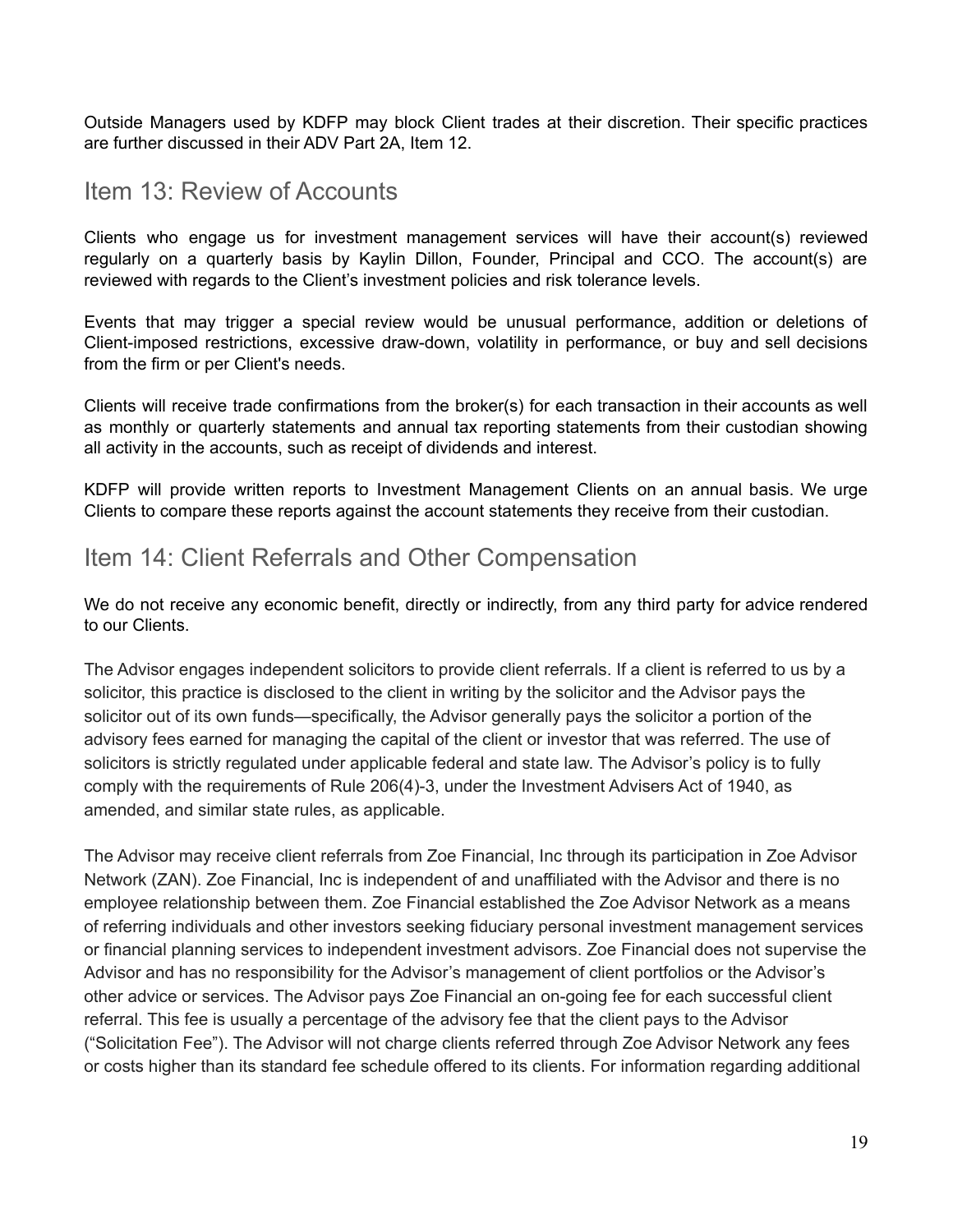or other fees paid directly or indirectly to Zoe Financial Inc, please refer to the Zoe Financial Disclosure and Acknowledgement Form.

# <span id="page-19-0"></span>Item 15: Custody

KDFP does not accept custody of Client funds except in the instance of withdrawing KDFP's management fees. For Client accounts in which KDFP directly debits their management fee:

- i. KDFP will send a copy of its invoice to the custodian at the same time that it sends the Client a copy.
- ii. The custodian will send at least quarterly statements to the Client showing all disbursements for the account, including the amount of the management fee.
- iii. The Client will provide written authorization to KDFP, permitting them to be paid directly for their accounts held by the custodian.

Clients should receive at least quarterly statements from the broker-dealer, bank or other qualified custodian that holds and maintains Client's investment assets. We urge you to carefully review such statements and compare such official custodial records to the billing invoices or reports that we may provide to you. Our billing invoices or reports may vary from custodial statements based on accounting procedures, reporting dates, or valuation methodologies of certain securities.

## <span id="page-19-1"></span>Item 16: Investment Discretion

For those Client accounts for whom we provide Investment Management Services, we maintain discretion over Client accounts with respect to securities to be bought and sold and the amount of securities to be bought and sold. Investment discretion is explained to Clients in detail when an advisory relationship has commenced. At the start of the advisory relationship, the Client will execute a Limited Power of Attorney, which will grant our firm discretion over the account(s). Additionally, the discretionary relationship will be outlined in the advisory contract and signed by the Client. Clients may limit our discretion by requesting certain restrictions on investments. However, approval of such requests are at the firm's sole discretion.

## <span id="page-19-2"></span>Item 17: Voting Client Securities

We do not vote Client proxies. Therefore, Clients maintain exclusive responsibility for: (1) voting proxies, and (2) acting on corporate actions pertaining to the Client's investment assets. The Client shall instruct the Client's qualified custodian to forward to the Client copies of all proxies and shareholder communications relating to the Client's investment assets. If the Client would like our opinion on a particular proxy vote, they may contact us at the number listed on the cover of this brochure.

In most cases, you will receive proxy materials directly from the account custodian. However, in the event we were to receive any written or electronic proxy materials, we would forward them directly to you by mail, unless you have authorized our firm to contact you by electronic mail, in which case, we would forward you any electronic solicitation to vote proxies.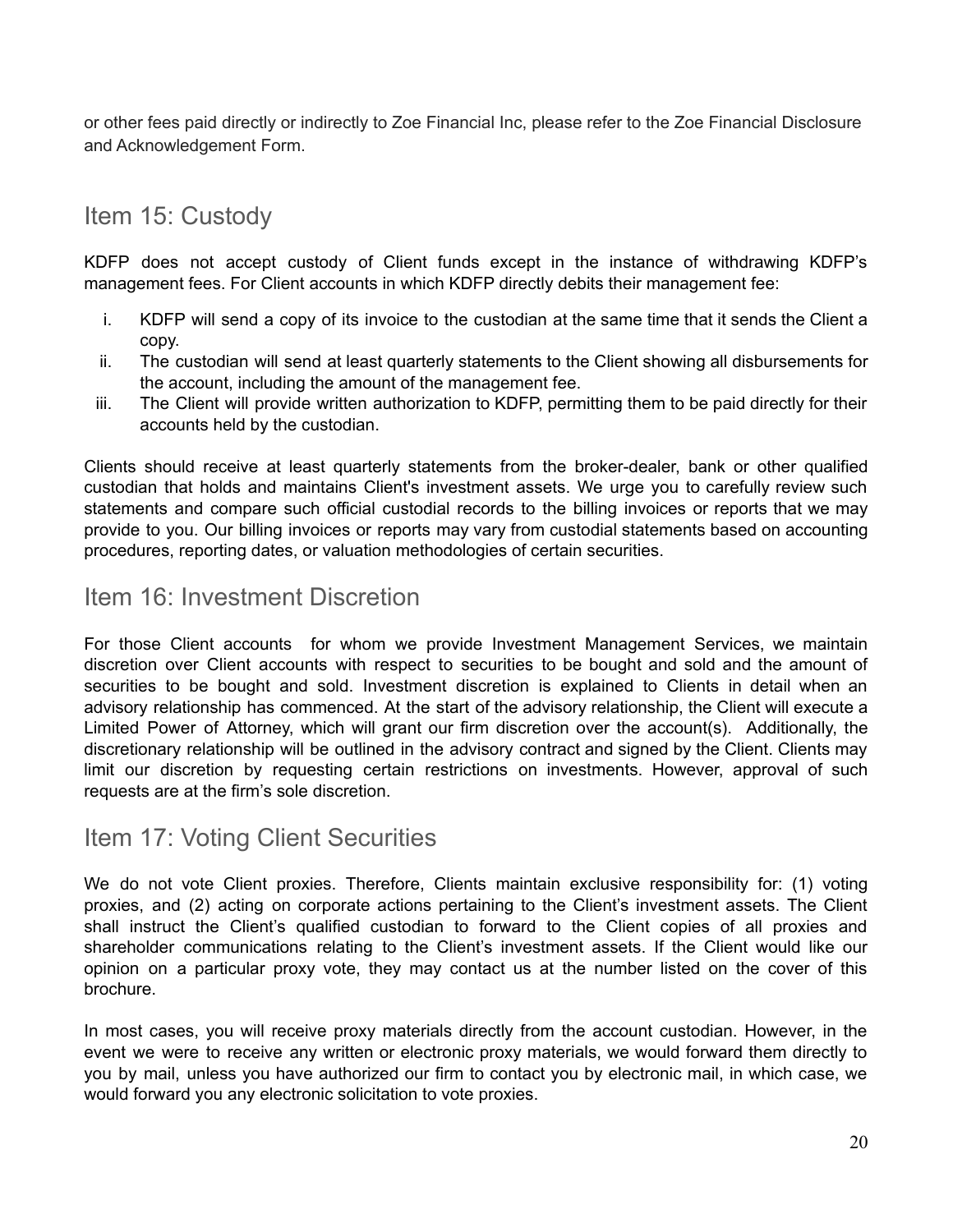# <span id="page-20-0"></span>Item 18: Financial Information

We have no financial commitment that impairs our ability to meet contractual and fiduciary commitments to our Clients, nor have we been the subject of any bankruptcy proceeding. We do not have custody of Client funds or securities, except as disclosed in Item 15 above, or require or solicit prepayment of more than \$500 in fees six months in advance.

## <span id="page-20-1"></span>Item 19: Requirements for State-Registered Advisers

## **Principal Officers**

Kaylin Dillon serves as KDFP's sole principal. Information about Kaylin Dillon's education, business background, and outside business activities can be found on her ADV Part 2B, Brochure Supplement attached to this Brochure.

#### **Outside Business**

All outside business information, if applicable, of KDFP is disclosed in Item 10 of this Brochure.

#### **Performance-Based Fees**

Neither KDFP nor Kaylin Dillon is compensated by performance-based fees.

#### **Material Disciplinary Disclosures**

No management person at KDFP has ever been involved in an arbitration claim of any kind or been found liable in a civil, self-regulatory organization, or administrative proceeding.

#### **Material Relationships That Management Persons Have With Issuers of Securities**

KDFP nor Kaylin Dillon have any relationship or arrangement with issuers of securities.

#### **Business Continuity Plan**

KDFP maintains a written Business Continuity Plan that identifies procedures related to an emergency or significant business disruptions, including the death of the investment adviser or any of its representatives.

#### **K.A.R. 81-14-10(b)(2) Disclosure**

KDFP maintains professional liability insurance coverage. Clients and prospective clients in Kansas may request proof of our liability insurance coverage, which will be provided within 30 days of the request.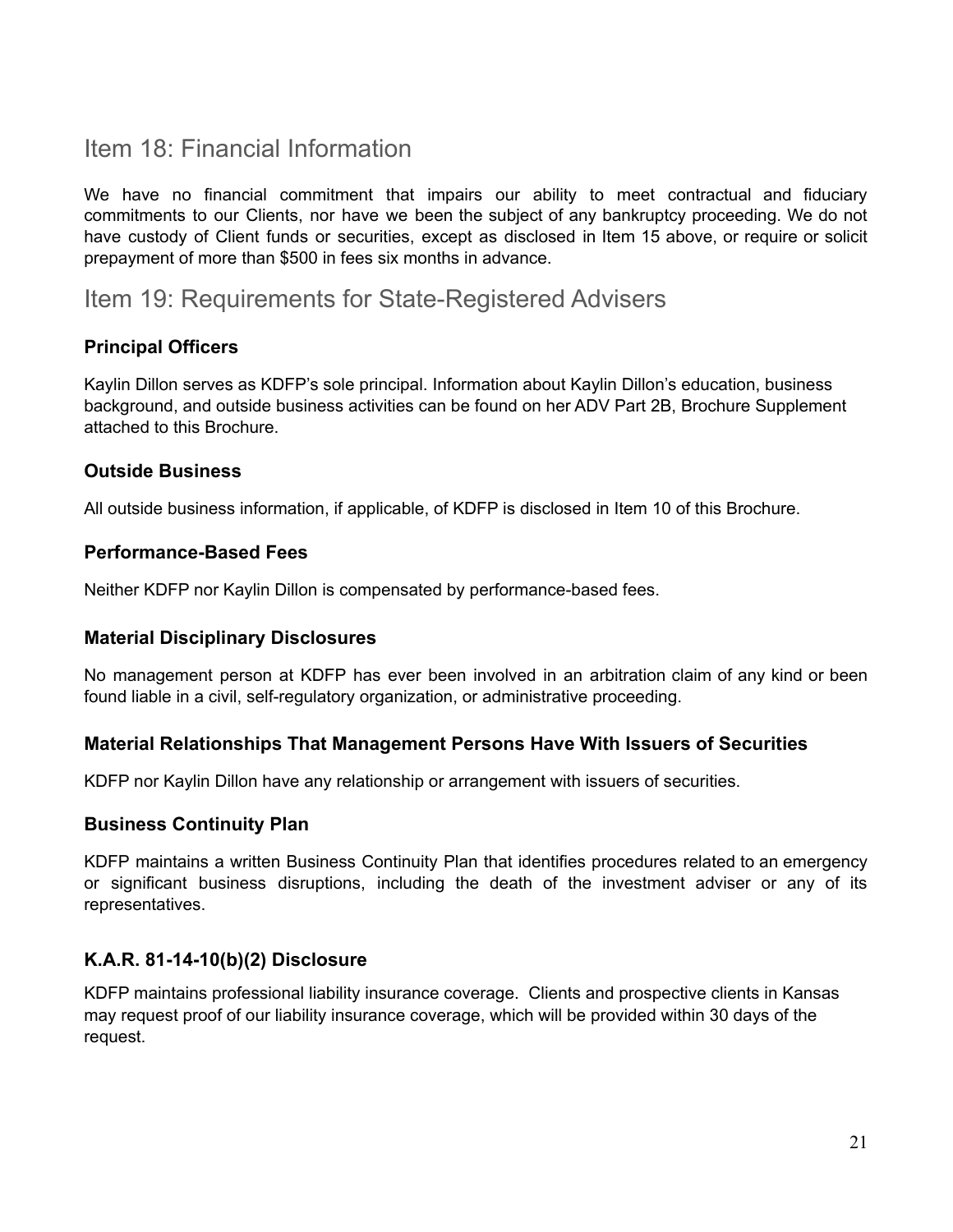

1031 Vermont Street, Ste 143

Lawrence, KS 66044

(785) 838-5500

# **Form ADV Part 2B – Brochure Supplement**

Dated February 3, 2022

<span id="page-21-0"></span>*For*

# **Kaylin Dillon**

Founder, Principal, and Chief Compliance Officer

This brochure supplement provides information about Kaylin Dillon that supplements the Kaylin Dillon Financial Planning LLC ("KDFP") brochure. A copy of that brochure precedes this supplement. Please contact Kaylin Dillon if the KDFP brochure is not included with this supplement or if you have any questions about the contents of this supplement.

Additional information about Kaylin Dillon is available on the SEC's website at [www.adviserinfo.sec.gov](http://www.adviserinfo.sec.gov) which can be found using the identification number 6068537.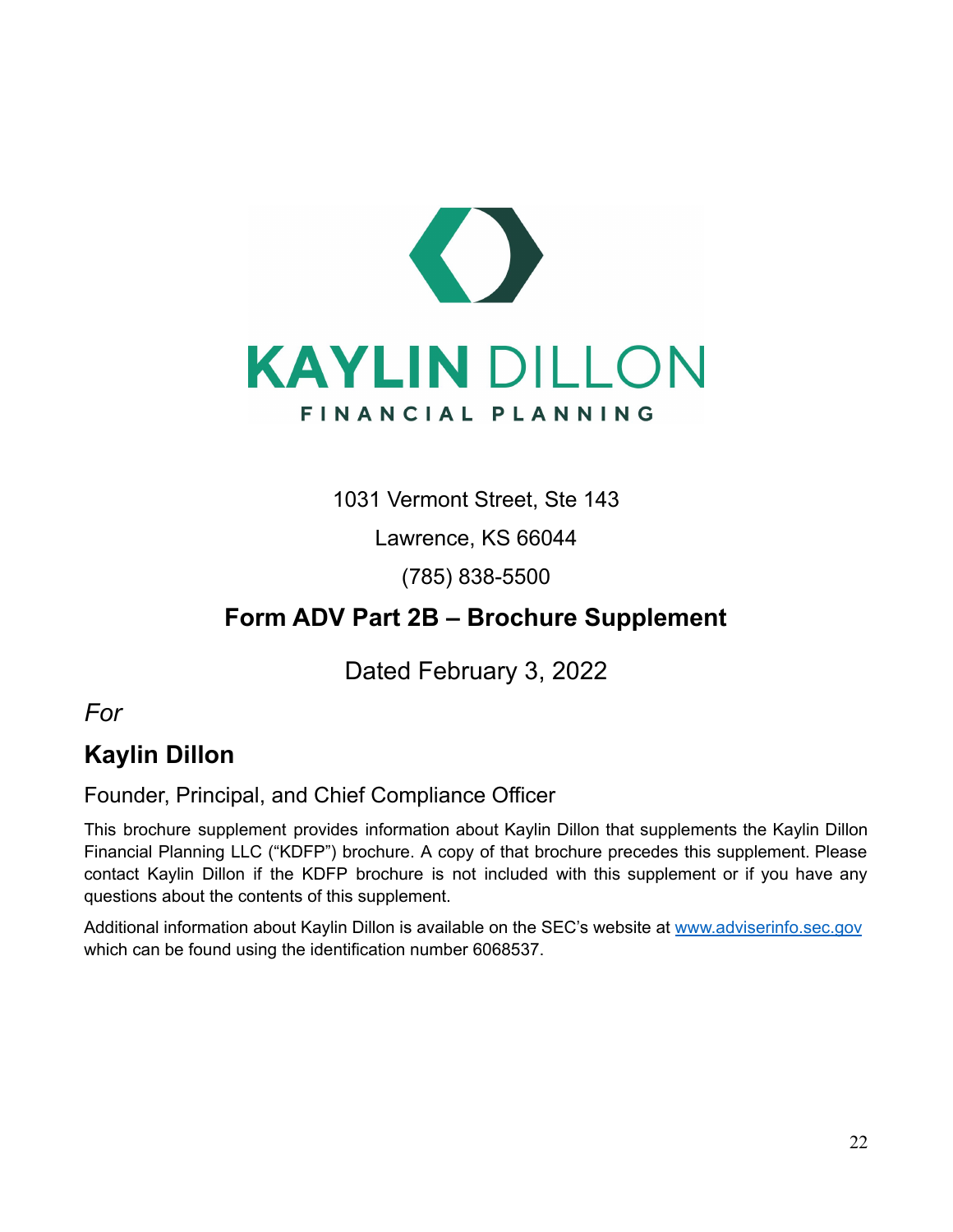# Item 2: Educational Background and Business Experience

## **Kaylin Dillon**

Born: 1987

### **Educational Background**

- 2014 Master of Arts, University of Kansas
- 2012 Bachelor of Arts, University of Kansas
- 2011 Bachelor of Arts, University of Kansas

#### **Business Experience**

- 03/2021 Present, Kaylin Dillon Financial Planning LLC, Founder, Principal and CCO
- 07/2020 03/2021, Bowersock Capital Partners, Founding Partner
- 04/2014 07/2020, Morgan Stanley Wealth Management, Financial Advisor
- 05/2012 04/2014, Morgan Stanely, Client Service Associate
- 05/2006 05/2012, 23rd Street Brewery, Server

### **Professional Designations**

**CFP (Certified Financial Planner)**®**:** The CERTIFIED FINANCIAL PLANNER™, CFP® and federally registered CFP (with flame design) marks (collectively, the "CFP® marks") are professional certification marks granted in the United States by Certified Financial Planner Board of Standards, Inc. ("CFP Board").

The CFP® certification is a voluntary certification; no federal or state law or regulation requires financial planners to hold CFP® certification. It is recognized in the United States and a number of other countries for its (1) high standard of professional education; (2) stringent code of conduct and standards of practice; and (3) ethical requirements that govern professional engagements with Clients. Currently, more than 71,000 individuals have obtained CFP® certification in the United States.

To attain the right to use the CFP® marks, an individual must satisfactorily fulfill the following requirements:

- Education Complete an advanced college-level course of study addressing the financial planning subject areas that CFP Board's studies have determined as necessary for the competent and professional delivery of financial planning services, and attain a Bachelor's Degree from a regionally accredited United States college or university (or its equivalent from a foreign university). CFP Board's financial planning subject areas include insurance planning and risk management, employee benefits planning, investment planning, income tax planning, retirement planning, and estate planning;
- Examination Pass the comprehensive CFP® Certification Examination. The examination includes case studies and Client scenarios designed to test one's ability to correctly diagnose financial planning issues and apply one's knowledge of financial planning to real-world circumstances;